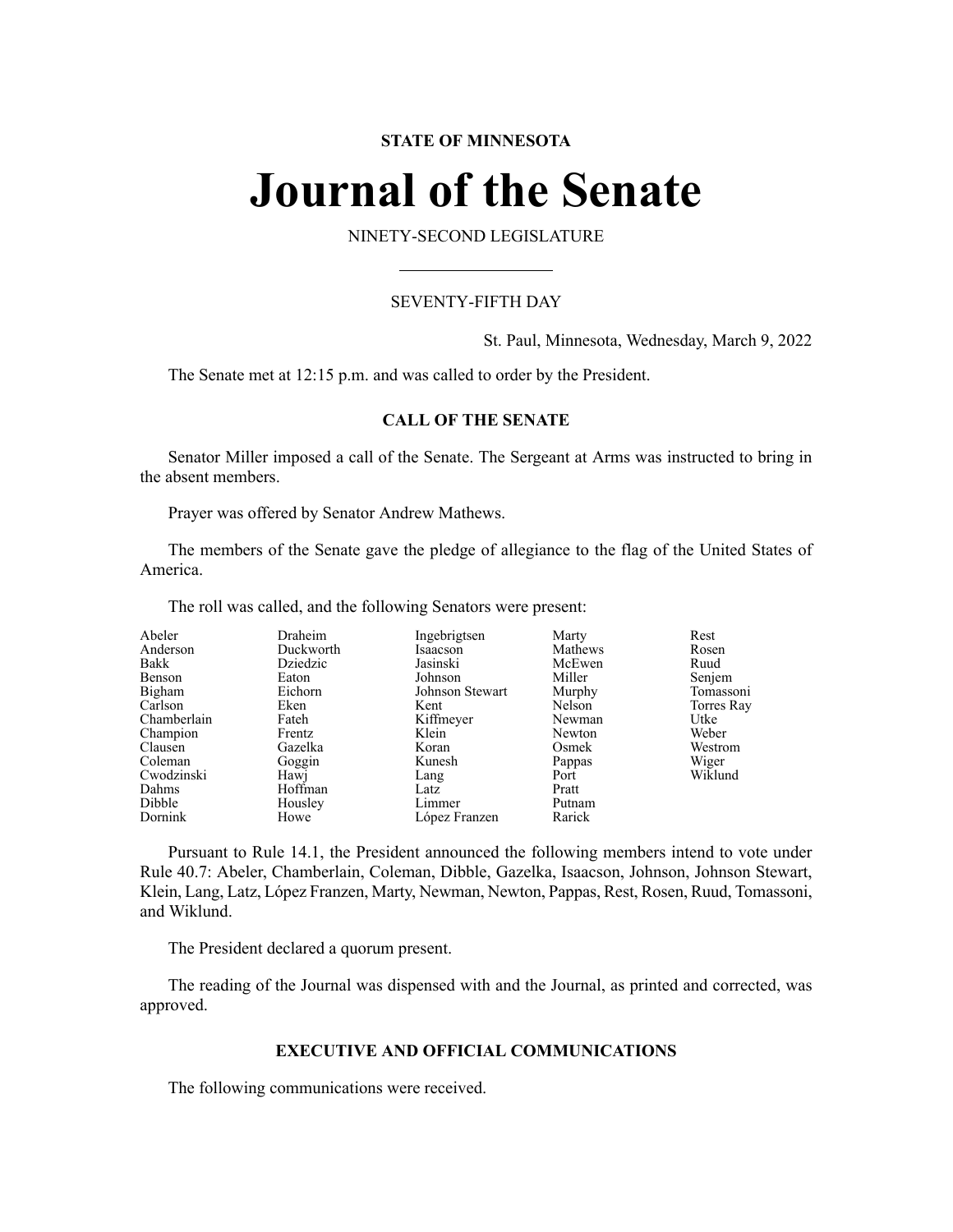March 4, 2022

The Honorable David J. Osmek President of the Senate

Dear President Osmek:

I have received, approved, signed, and deposited in the Office of the Secretary of State, Chapter 33, S.F. No. 2774; Chapter 34, S.F. No. 2957; and Chapter 35, S.F. No. 1782.

> Sincerely, Tim Walz, Governor

> > March 4, 2022

The Honorable Melissa Hortman Speaker of the House of Representatives

The Honorable David J. Osmek President of the Senate

I have the honor to inform you that the following enrolled Acts of the 2022 Session of the State Legislature have been received from the Office of the Governor and are deposited in the Office of the Secretary of State for preservation, pursuant to the State Constitution, Article IV, Section 23:

|      |                             | Time and    |                   |            |  |  |  |  |  |  |
|------|-----------------------------|-------------|-------------------|------------|--|--|--|--|--|--|
| S.F. | <b>Session Laws</b><br>H.F. |             | Date Approved     | Date Filed |  |  |  |  |  |  |
| No.  | No.                         | Chapter No. | 2022              | 2022       |  |  |  |  |  |  |
| 2774 |                             | 33          | 3:00 p.m. March 4 | March 4    |  |  |  |  |  |  |
| 2957 |                             | 34          | 3:00 p.m. March 4 | March 4    |  |  |  |  |  |  |
| 1782 |                             | 35          | 3:00 p.m. March 4 | March 4    |  |  |  |  |  |  |
|      |                             |             | Sincerely,        |            |  |  |  |  |  |  |

**REPORTS OF COMMITTEES**

Steve Simon Secretary of State

Senator Miller moved that the Committee Reports at the Desk be now adopted. The motion prevailed.

# **Senator Dahms from the Committee on Commerce and Consumer Protection Finance and Policy, to which was referred**

**S.F. No. 3008:** A bill for an act relating to liquor; prohibiting exclusive contracts for distillers; amending Minnesota Statutes 2020, section 340A.307, subdivisions 1, 2, 4.

Reports the same back with the recommendation that the bill be amended as follows: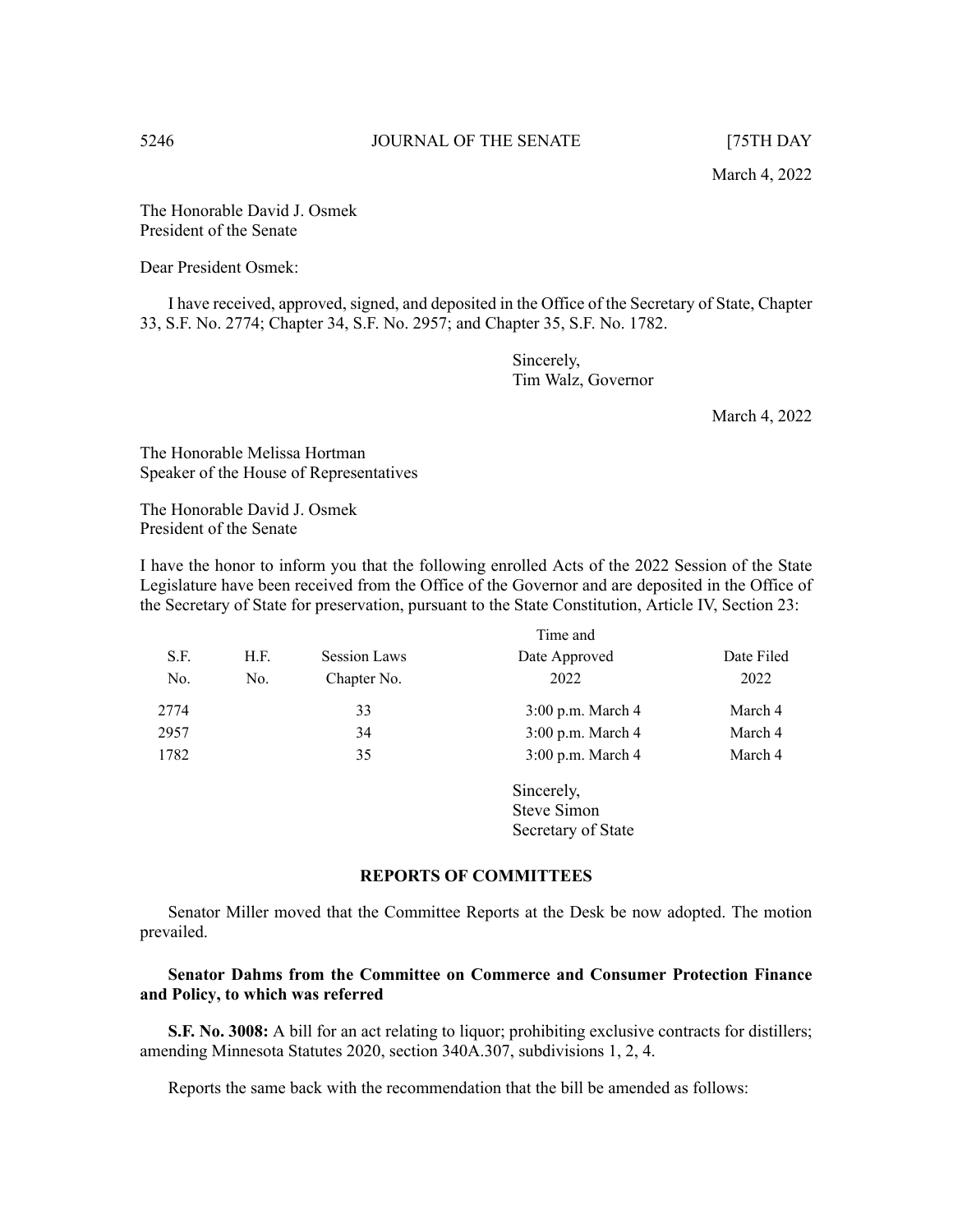Page 2, after line 21, insert:

# "Sec. 4. **EFFECTIVE DATE.**

This act is effective the day following final enactment."

And when so amended the bill do pass. Amendments adopted. Report adopted.

### **Senator Jasinski from the Committee on Local Government Policy, to which was referred**

**S.F. No. 3457:** A bill for an act relating to local government; expanding certain requirements regarding qualified newspapers; amending Minnesota Statutes 2020, sections 331A.01, subdivision 3, by adding subdivisions; 331A.02, subdivisions 1, 3, 5; 331A.04, subdivision 7; 331A.05, subdivision 7; 471.698, subdivision 1; repealing Minnesota Statutes 2020, section 331A.01, subdivision 4.

Reports the same back with the recommendation that the bill be amended as follows:

Page 1, line 9, strike "municipality,"

Page 1, line 15, delete "it has one" and insert "applicable"

And when so amended the bill do pass. Amendments adopted. Report adopted.

# **Senator Westrom from the Committee on Agriculture and Rural Development Finance and Policy, to which was re-referred**

**S.F. No. 3617:** A bill for an act relating to state government; requiring the commissioner of employment and economic development to prepare and submit an application for federal funds; appropriating money; amending Laws 2021, First Special Session chapter 10, article 1, section 7.

Reports the same back with the recommendation that the bill be amended as follows:

Page 2, line 25, delete "117-9" and insert "117-58"

And when so amended the bill do pass and be re-referred to the Committee on Finance. Amendments adopted. Report adopted.

# **Senator Kiffmeyer from the Committee on State Government Finance and Policy and Elections, to which was referred**

**S.F. No. 3468:** A bill for an act relating to state government; appropriating money in the data security account; amending Minnesota Statutes 2020, section 3.9741, subdivision 5.

Reports the same back with the recommendation that the bill do pass and be re-referred to the Committee on Transportation Finance and Policy. Report adopted.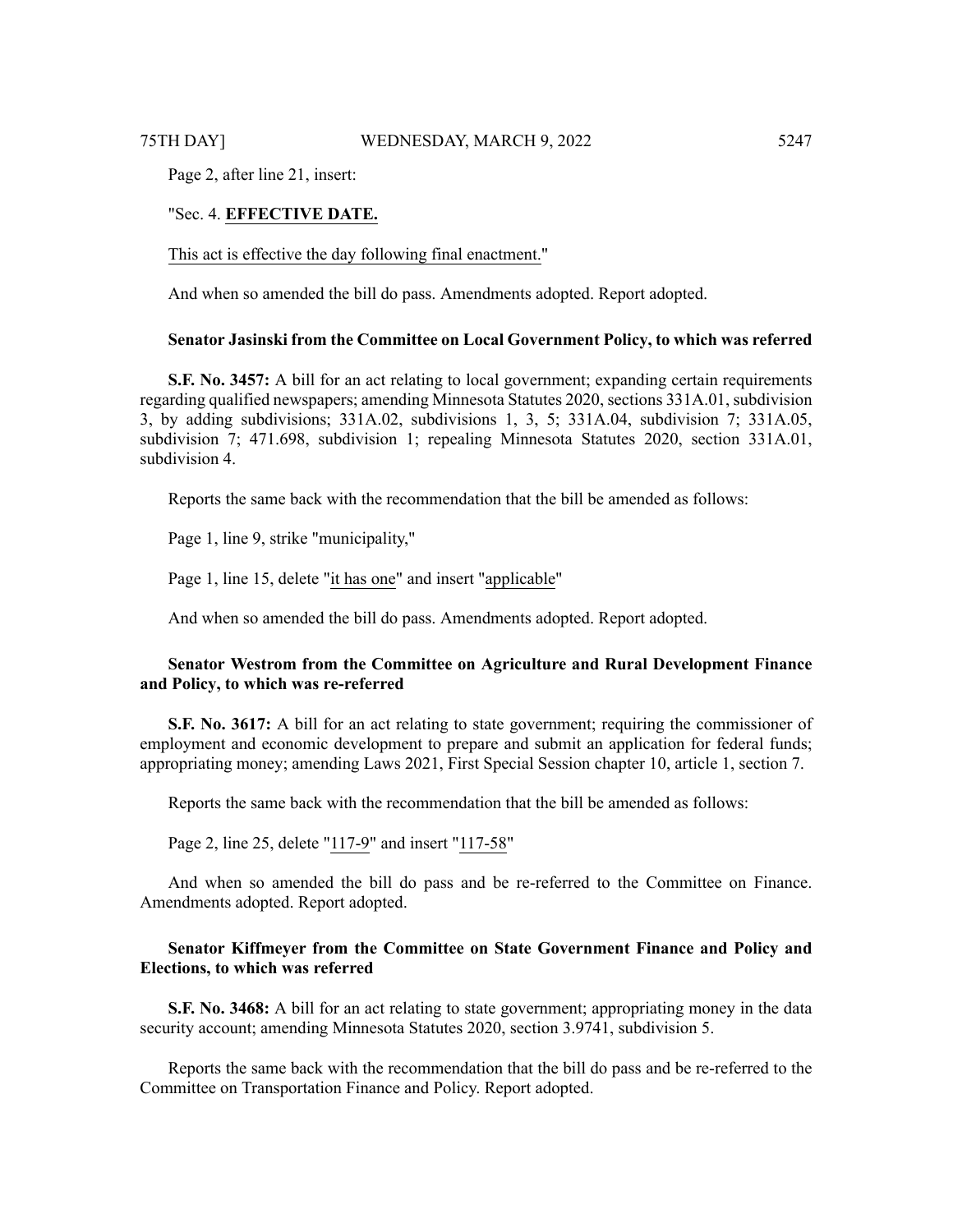# **Senator Kiffmeyer from the Committee on State Government Finance and Policy and Elections, to which was referred**

**S.F. No. 2862:** A bill for an act relating to lawful gaming; providing that electronic pull-tab devices, games, and systems are not subject to changes in rule unless authorized by the legislature; amending Minnesota Statutes 2020, sections 349.151, subdivision 4d; 349.1721, subdivisions 1, 2.

Reports the same back with the recommendation that the bill be amended as follows:

Page 2, line 11, delete "the legislature" and insert "a later enacted law, passed by the legislature and signed by the governor"

Page 2, line 12, delete "by law,"

Page 2, line 20, delete "the legislature, by law" and insert "a later enacted law, passed by the legislature and signed by the governor"

Page 2, line 28, delete "the legislature, by law" and insert "a later enacted law, passed by the legislature and signed by the governor"

And when so amended the bill do pass. Amendments adopted. Report adopted.

# **Senator Tomassoni from the Committee on Higher Education Finance and Policy, to which was referred**

**S.F. No. 3372:** A bill for an act relating to higher education; appropriating money for amyotrophic lateral sclerosis research.

Reports the same back with the recommendation that the bill be amended as follows:

Delete everything after the enacting clause and insert:

### "Section 1. **APPROPRIATION.**

(a) \$20,000,000 in fiscal year 2023 is appropriated from the general fund to the commissioner of the Office of Higher Education to award competitive grants to applicants for research into amyotrophic lateral sclerosis (ALS). The commissioner may work with the Minnesota Department of Health to administer the grant program, including application review and grant recipientselection. Not more than \$150,000 per fiscal year, beginning in fiscal year 2023 to fiscal year 2026, may be used by the commissioner to administer the grant program.

(b) Grants shall be awarded to support clinical and translational research related to ALS. Research topics may include but are not limited to environmental factors, disease mechanisms, disease models, biomarkers, drug development, clinical studies, precision medicine, medical devices, assistive technology, and cognitive studies.

(c) Eligible applicants for the grants are research facilities, universities, and health systems located in Minnesota. Applicants must submit proposals to the commissioner in the time, form, and manner established by the commissioner.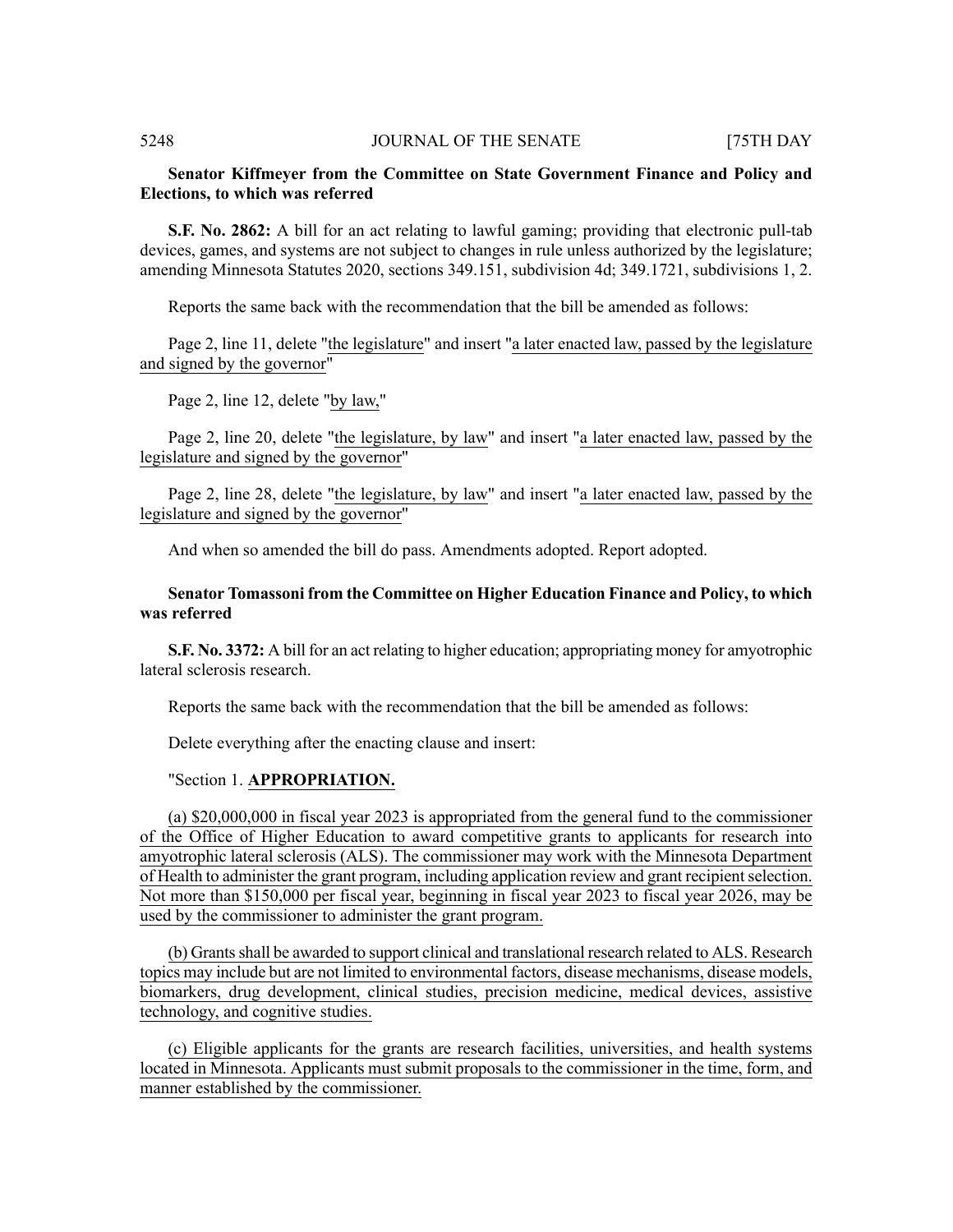(d) Beginning January 15, 2023, and annually thereafter untilJanuary 15, 2027, the commissioner shall submit a report to the legislature specifying the applicants receiving grants under this section, the amount of each grant, the purposes for which the grant funds were used, and the amount of the appropriation that is unexpended.

(e) This is a onetime appropriation. Notwithstanding Minnesota Statutes, section 16A.28, unencumbered balances under this section do not cancel until July 1, 2026."

And when so amended the bill do pass and be re-referred to the Committee on Finance. Amendments adopted. Report adopted.

### **Senator Miller, from the Committee on Rules and Administration, to which was referred**

**H.F. No. 3175** for comparison with companion Senate File, reports the following House File was found identical and recommends the House File be given its second reading and substituted for its companion Senate File as follows:

| <b>GENERAL ORDERS</b> |           | <b>CONSENT CALENDAR</b> |           | <b>CALENDAR</b> |            |  |  |  |  |
|-----------------------|-----------|-------------------------|-----------|-----------------|------------|--|--|--|--|
| H.F. No.              | -S.E. No. | H.F. No.                | -S.F. No. | H.F. No.        | - S.F. No. |  |  |  |  |
| 3175                  | 3016      |                         |           |                 |            |  |  |  |  |

and that the above Senate File be indefinitely postponed.

Pursuant to Rule 45, this report was prepared and submitted by the Secretary of the Senate on behalf of the Committee on Rules and Administration. Report adopted.

# **Senator Miller, from the Committee on Rules and Administration, to which was referred**

**H.F. No. 3035** for comparison with companion Senate File, reports the following House File was found not identical with companion Senate File as follows:

| <b>GENERAL ORDERS</b> |          | <b>CONSENT CALENDAR</b> |           | <b>CALENDAR</b> |          |  |  |  |  |
|-----------------------|----------|-------------------------|-----------|-----------------|----------|--|--|--|--|
| H.F. No.              | S.F. No. | H.F. No.                | -S.F. No. | <b>H.F. No.</b> | S.F. No. |  |  |  |  |
| 3035                  | 2676     |                         |           |                 |          |  |  |  |  |

Pursuant to Rule 45, the Committee on Rules and Administration recommends that H.F. No. 3035 be amended as follows:

Delete all the language after the enacting clause of H.F. No. 3035, the second engrossment; and insert the language after the enacting clause of S.F. No. 2676, the third engrossment; further, delete the title of H.F. No. 3035, the second engrossment; and insert the title of S.F. No. 2676, the third engrossment.

And when so amended H.F. No. 3035 will be identical to S.F. No. 2676, and further recommends that H.F. No. 3035 be given its second reading and substituted for S.F. No. 2676, and that the Senate File be indefinitely postponed.

Pursuant to Rule 45, this report was prepared and submitted by the Secretary of the Senate on behalf of the Committee on Rules and Administration. Amendments adopted. Report adopted.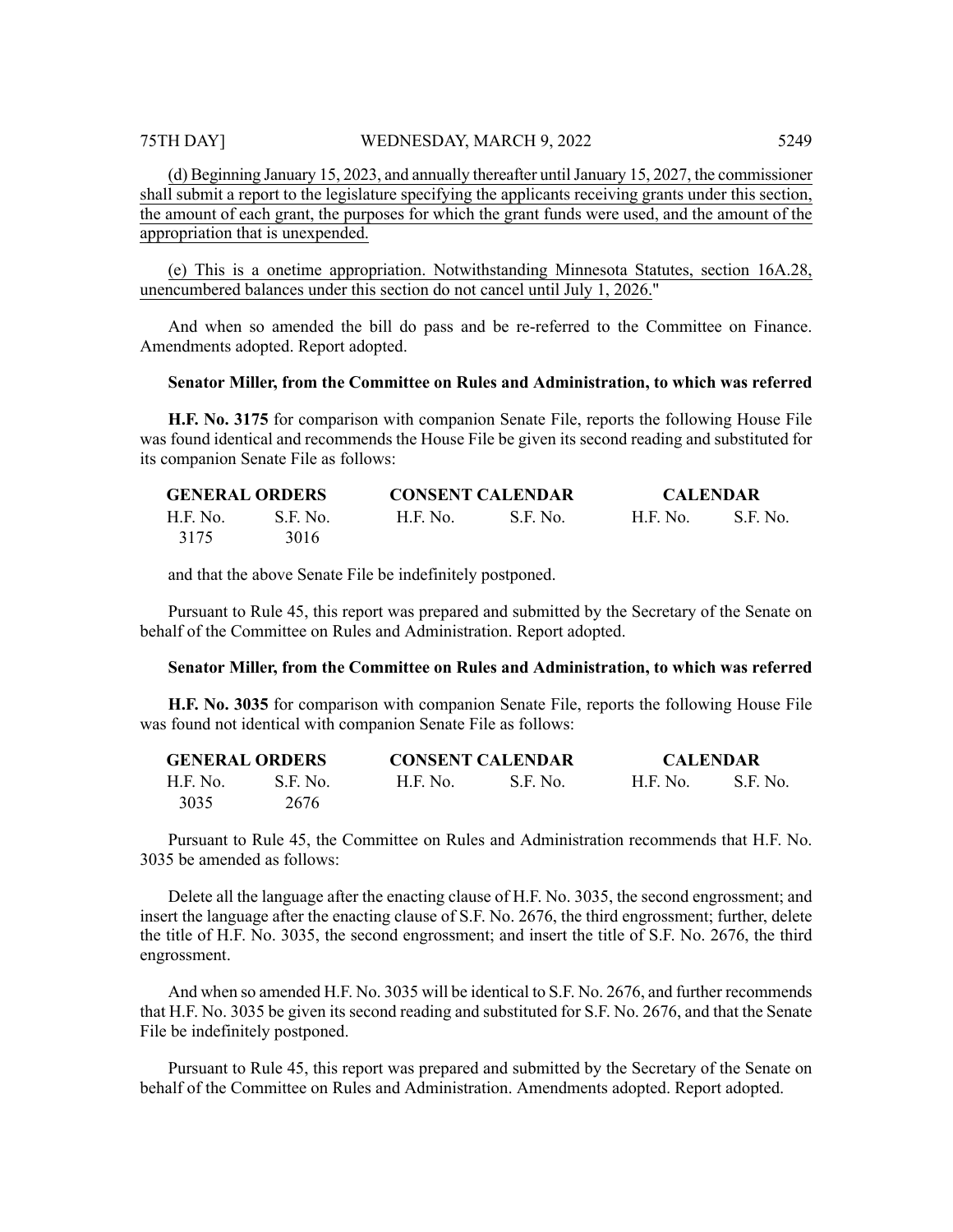### **SECOND READING OF SENATE BILLS**

S.F. Nos. 3008, 3457, and 2862 were read the second time.

### **SECOND READING OF HOUSE BILLS**

H.F. Nos. 3175 and 3035 were read the second time.

# **INTRODUCTION AND FIRST READING OF SENATE BILLS**

The following bills were read the first time.

### **Senators Hoffman, Abeler, and Newton introduced--**

**S.F. No. 3813:** A bill for an act relating to human services; directing the commissioner of human services to establish a presumptive eligibility process for home and community-based waiver services and alternative care applicants; amending Minnesota Statutes 2020, section 256B.057, subdivision 12.

Referred to the Committee on Human Services Reform Finance and Policy.

### **Senators Hoffman, Eaton, Rest, Abeler, and Newton introduced--**

**S.F. No. 3814:** A bill for an act relating to capital investment; appropriating money for a fire station and emergency operations center in the city of Brooklyn Park; authorizing the sale and issuance of state bonds.

Referred to the Committee on Capital Investment.

### **Senators Hoffman, Eaton, Rest, and Newton introduced--**

**S.F. No. 3815:** A bill for an act relating to capital investment; appropriating money for economic development hubs for Black, Indigenous, and People of Color (BIPOC) in Brooklyn Center; authorizing the sale and issuance of state bonds.

Referred to the Committee on Capital Investment.

### **Senators Abeler, Hoffman, and Newton introduced--**

**S.F. No. 3816:** A bill for an act relating to human services; recodifying long-term care consultation services; amending Minnesota Statutes 2020, sections 144.0724, subdivision 11; 256.975, subdivisions 7a, 7b, 7c, 7d; 256B.051, subdivision 4; 256B.0646; 256B.0659, subdivision 3a; 256B.0911, subdivisions 1, 3c, 3d, 3e, by adding subdivisions; 256B.0913, subdivision 4; 256B.092, subdivisions 1a, 1b; 256B.0922, subdivision 1; 256B.49, subdivisions 12, 13; 256S.02, subdivisions 15, 20; 256S.06, subdivisions 1, 2; 256S.10, subdivision 2; Minnesota Statutes 2021 Supplement, sections 144.0724, subdivisions 4, 12; 256B.49, subdivision 14; 256B.85, subdivisions 2, 5; 256S.05, subdivision 2; repealing Minnesota Statutes 2020, section 256B.0911, subdivisions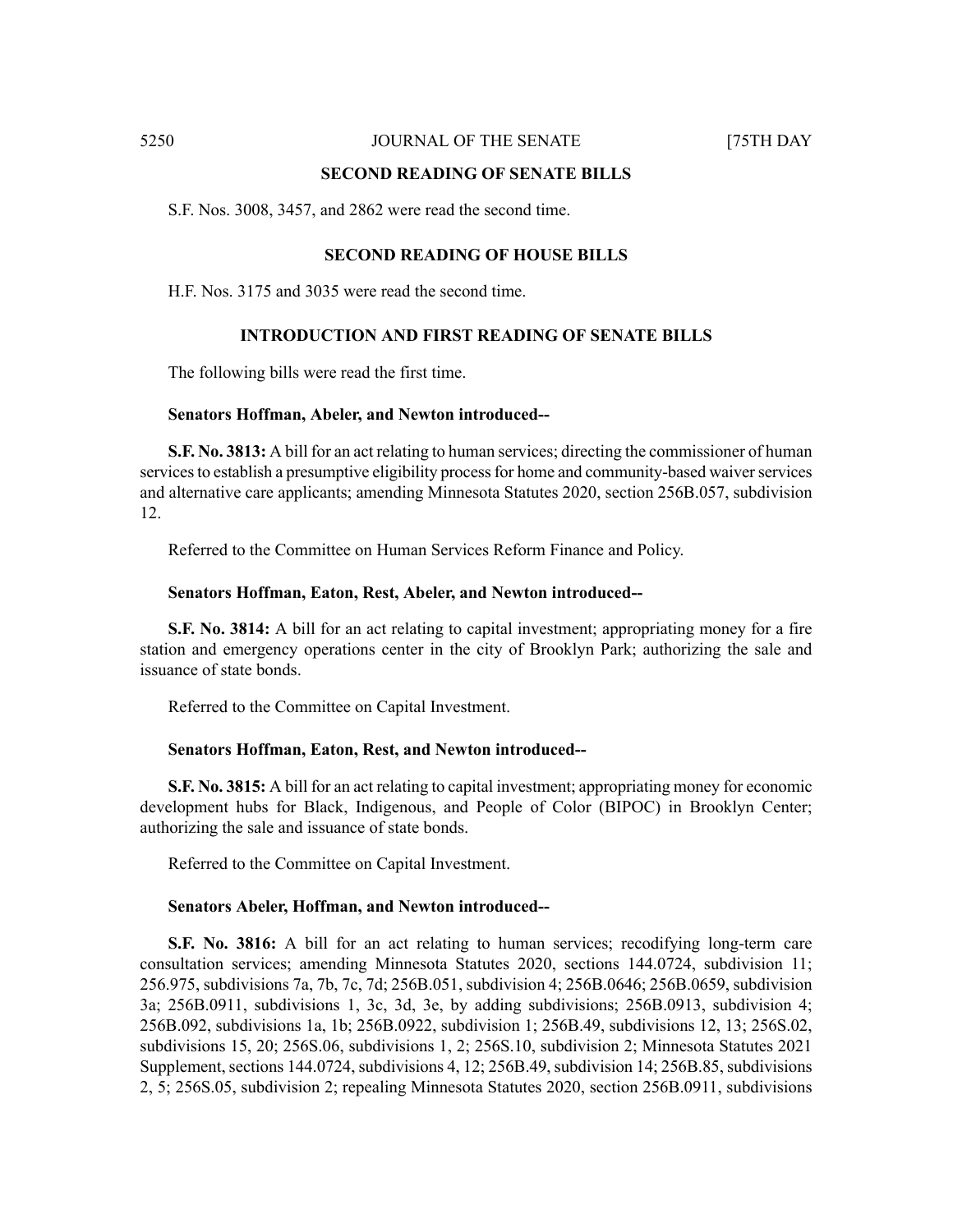2b, 2c, 3, 3b, 3g, 4d, 4e, 5, 6; Minnesota Statutes 2021 Supplement, section 256B.0911, subdivisions 1a, 3a, 3f.

Referred to the Committee on Human Services Reform Finance and Policy.

### **Senators Utke, Newton, Abeler, Hoffman, and Eaton introduced--**

**S.F. No. 3817:** A bill for an act relating to human services; appropriating money for a grant to Wellness in the Woods.

Referred to the Committee on Human Services Reform Finance and Policy.

### **Senators Coleman, Tomassoni, Chamberlain, and Rarick introduced--**

**S.F. No. 3818:** A bill for an act relating to education; establishing a youth skill path program for employment-based training; proposing coding for new law in Minnesota Statutes, chapter 124D.

Referred to the Committee on Higher Education Finance and Policy.

### **Senator Bigham introduced--**

**S.F. No. 3819:** A bill for an act relating to capital investment; appropriating money for street and infrastructure construction between East Point Douglas Road and County State-Aid Highway 19 in the city of Cottage Grove; authorizing the sale and issuance of state bonds.

Referred to the Committee on Capital Investment.

### **Senators Klein, Duckworth, Senjem, and Bigham introduced--**

**S.F. No. 3820:** A bill for an act relating to capital investment; appropriating money for a behavioral health crisis facility in Dakota County; authorizing the sale and issuance of state bonds.

Referred to the Committee on Capital Investment.

### **Senators Port, López Franzen, Putnam, Rest, and Dziedzic introduced--**

**S.F. No. 3821:** A bill for an act relating to housing; adding an eligible use of housing infrastructure bonds; regulating issuance of housing infrastructure bonds; authorizing the sale and issuance of state bonds; appropriating money; amending Minnesota Statutes 2020, section 462A.37, subdivision 2, by adding a subdivision; Minnesota Statutes 2021 Supplement, section 462A.37, subdivision 5.

Referred to the Committee on Housing Finance and Policy.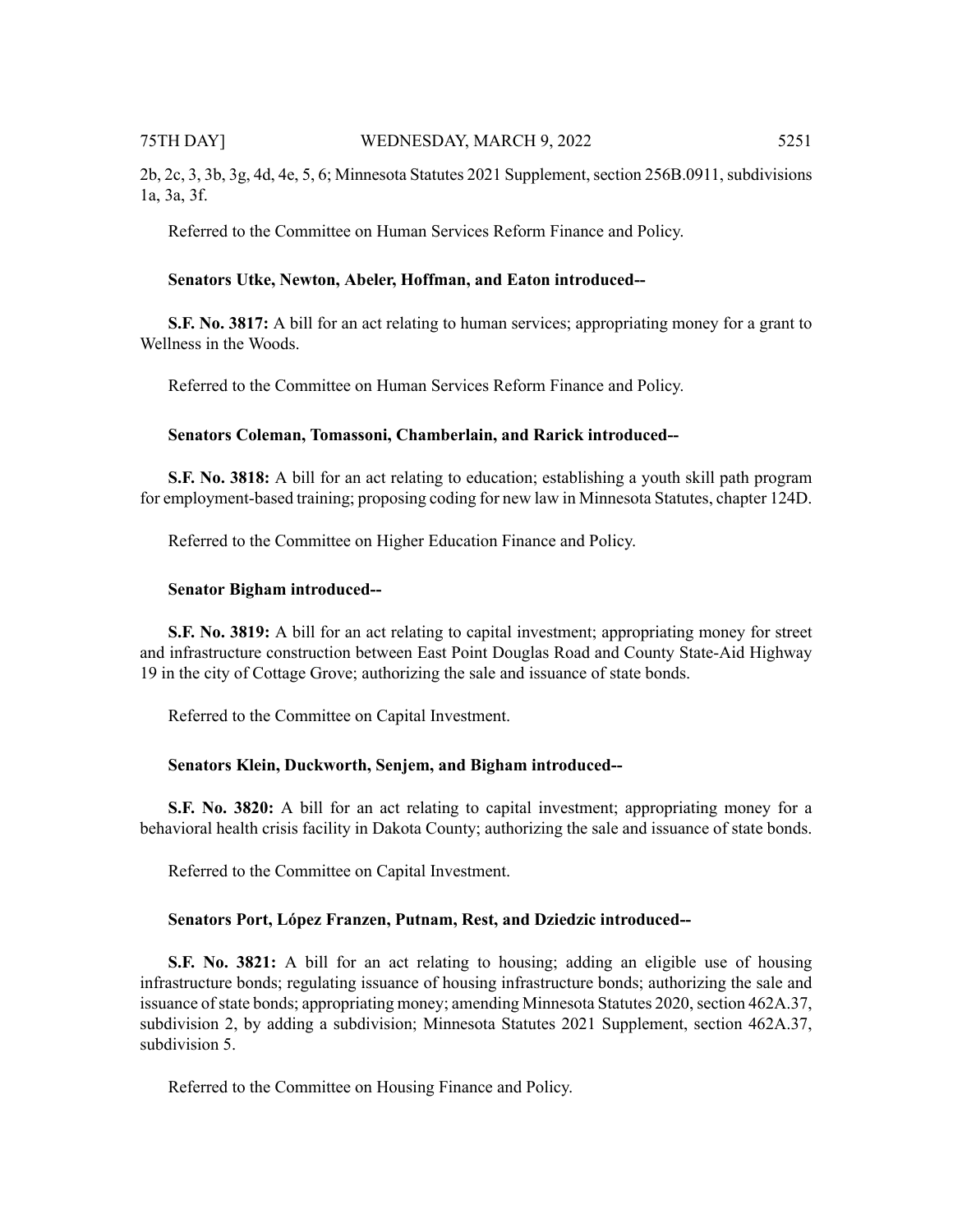### **Senators Duckworth, Howe, Dahms, and Clausen introduced--**

**S.F. No. 3822:** A bill for an act relating to capital investment; appropriating money for renovation projects at state readiness centers; authorizing the sale and issuance of state bonds.

Referred to the Committee on Capital Investment.

# **Senators Duckworth and Benson introduced--**

**S.F. No. 3823:** A bill for an act relating to insurance; requiring equal coverage of services provided by a pharmacist; establishing network adequacy requirements for pharmacists; setting medical assistance and MinnesotaCare requirements for coverage and payment of pharmacy services; amending Minnesota Statutes 2020, sections 62A.15, subdivision 4, by adding a subdivision; 62D.124, subdivision 1; 62K.10, subdivision 2; 256B.0625, by adding a subdivision; 256L.03, by adding a subdivision; proposing coding for new law in Minnesota Statutes, chapter 62D.

Referred to the Committee on Commerce and Consumer Protection Finance and Policy.

### **Senator Housley introduced--**

**S.F. No. 3824:** A bill for an act relating to taxation; credit for historic structure rehabilitation; providing for the status of the Water Tower Barn in Scandia as part of the Scandia Arts and Heritage Center project.

Referred to the Committee on Taxes.

### **Senators Newton, Frentz, Abeler, Hoffman, and Rarick introduced--**

**S.F. No. 3825:** A bill for an act relating to energy; appropriating money for a solar array at the National Sports Center.

Referred to the Committee on State Government Finance and Policy and Elections.

### **Senator Ruud introduced--**

**S.F. No. 3826:** A bill for an act relating to local taxes; authorizing the city of Aitkin to impose a local sales and use tax.

Referred to the Committee on Taxes.

### **Senator Wiklund introduced--**

**S.F. No. 3827:** A bill for an act relating to human services; updating and modernizing child care regulations; amending Minnesota Statutes 2020, sections 245A.02, subdivision 5a; 245A.04, subdivision 4; 245A.1435; 245A.1443; 245A.146, subdivision 3; 245H.05; Minnesota Statutes 2021 Supplement, section 245A.14, subdivision 4.

Referred to the Committee on Human Services Licensing Policy.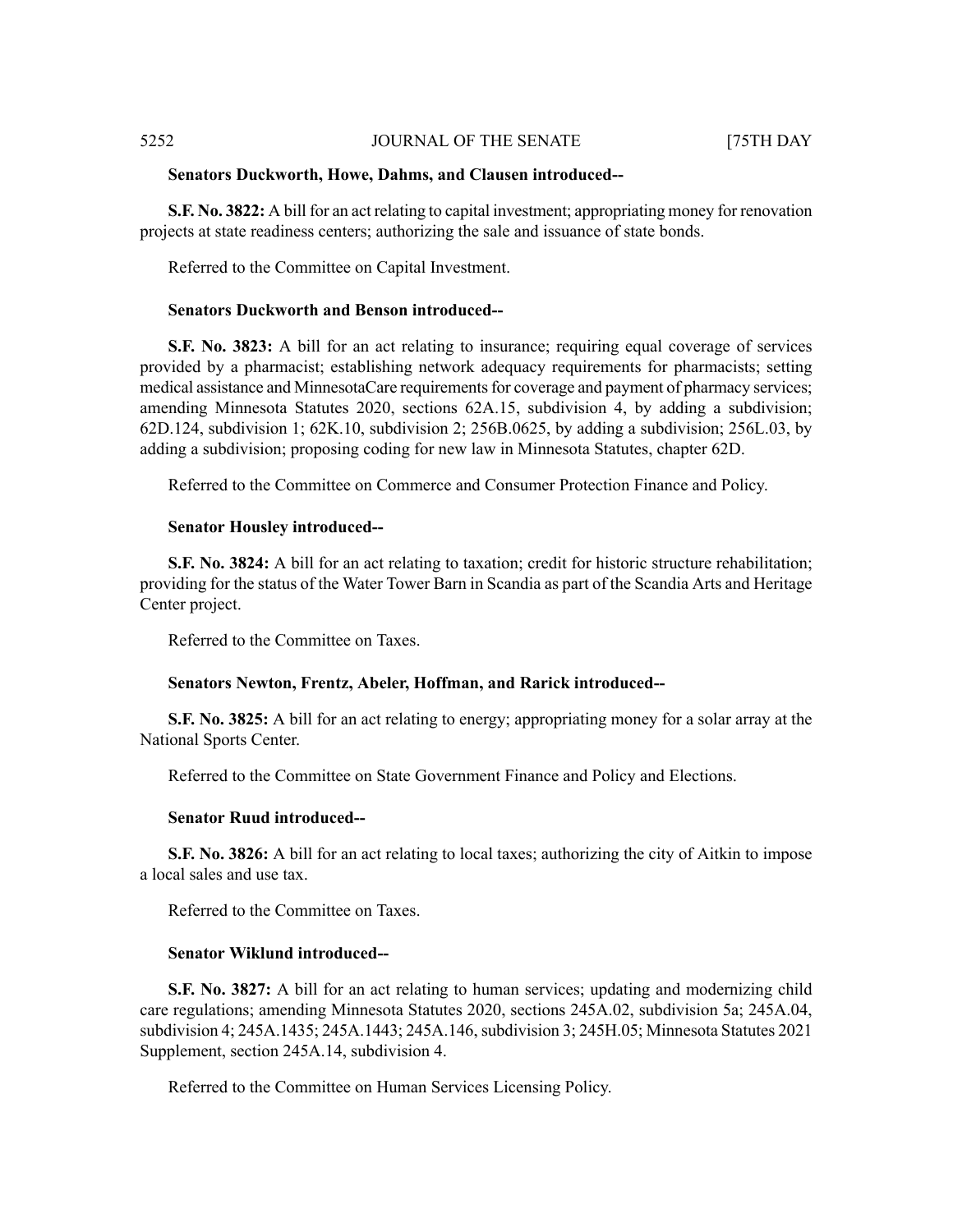# **Senator Clausen introduced--**

**S.F. No. 3828:** A bill for an act relating to capital investment; appropriating money for water and wastewater systems in the city of Coates; authorizing the sale and issuance of state bonds.

Referred to the Committee on Capital Investment.

# **Senator Newman introduced--**

**S.F. No. 3829:** A bill for an act relating to game and fish; providing for possession limits for sunfish in certain counties; proposing coding for new law in Minnesota Statutes, chapter 97C.

Referred to the Committee on Environment and Natural Resources Policy and Legacy Finance.

# **Senator Newman introduced--**

**S.F. No. 3830:** A bill for an act relating to public safety; appropriating money for projected budget deficiencies for various Department of Public Safety programs.

Referred to the Committee on Transportation Finance and Policy.

### **Senator Newman introduced--**

**S.F. No. 3831:** A bill for an act relating to transportation; providing supplemental appropriations for various transportation-related purposes to the Department of Transportation, Metropolitan Council, and the Department of Public Safety; providing various policy changes to transportation-related provisions; amending Minnesota Statutes 2020, sections 13.69, subdivision 1; 161.088, subdivision 1; 219.1651; 299A.41, subdivision 3; 299D.03, subdivision 5; 299F.60, subdivision 1; 299J.16, subdivision 1; Minnesota Statutes 2021 Supplement, sections 161.088, subdivision 5; 171.06, subdivision 3; proposing coding for new law in Minnesota Statutes, chapter 299A.

Referred to the Committee on Transportation Finance and Policy.

# **Senator Newman introduced--**

**S.F. No. 3832:** A bill for an act relating to transportation; modifying source of funding for required post-COVID transportation study; amending Laws 2021, First Special Session chapter 5, article 4, section 143.

Referred to the Committee on Transportation Finance and Policy.

# **Senator Coleman introduced--**

**S.F. No. 3833:** A bill for an act relating to environment; appropriating money for wastewater engineering study in Laketown Township.

Referred to the Committee on Environment and Natural Resources Finance.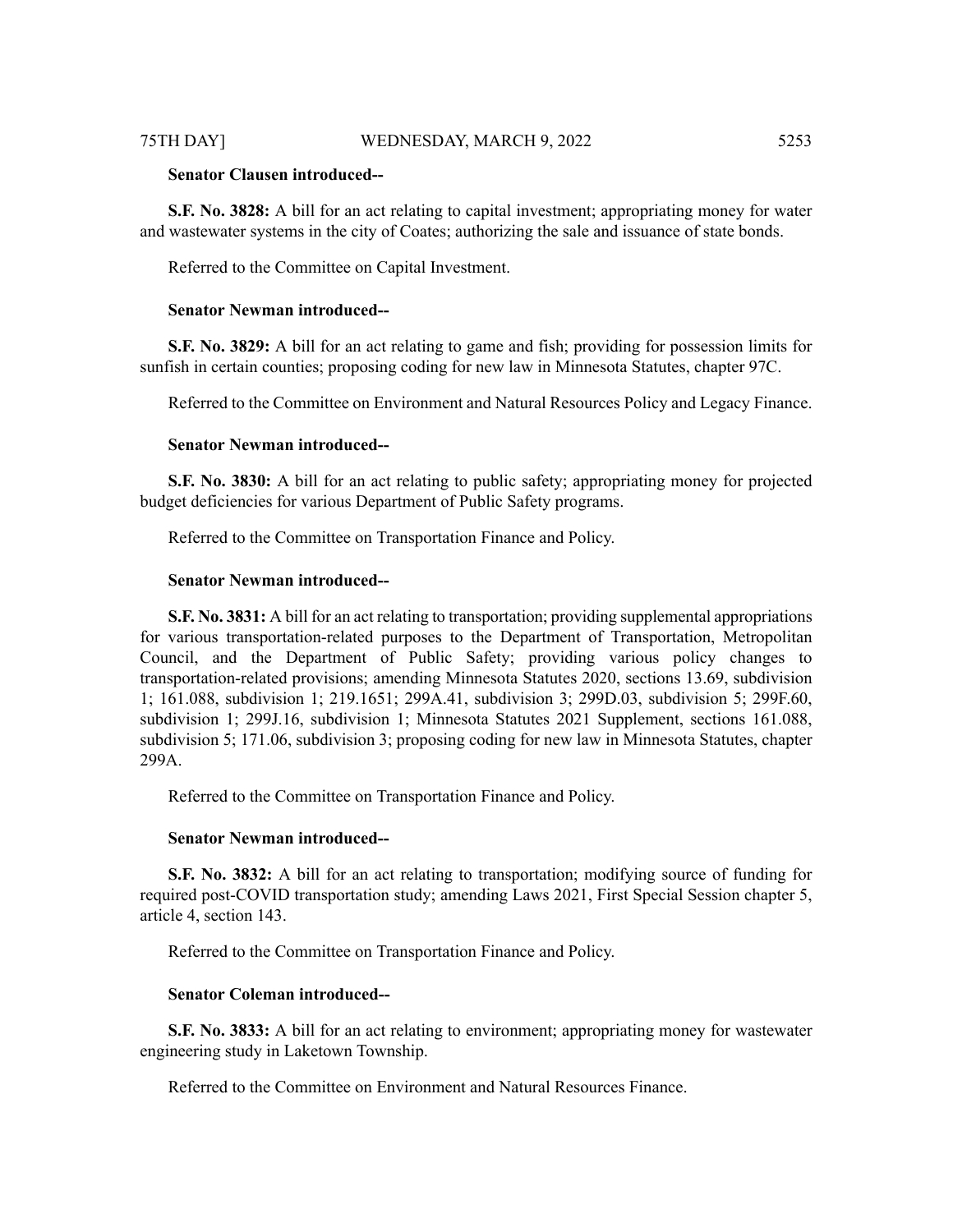# **Senator Coleman introduced--**

**S.F. No. 3834:** A bill for an act relating to clean water; appropriating money for wastewater engineering study in Laketown Township.

Referred to the Committee on Environment and Natural Resources Finance.

# **Senator Port introduced--**

**S.F. No. 3835:** A bill for an act relating to consumer protection; requiring disclosure of used motor vehicle pricing; amending Minnesota Statutes 2020, section 325F.662, by adding a subdivision.

Referred to the Committee on Commerce and Consumer Protection Finance and Policy.

### **Senator Housley introduced--**

**S.F. No. 3836:** A bill for an act relating to capital investment; appropriating money for downtown riverfront park improvements in the city of Stillwater; authorizing the sale and issuance of state bonds.

Referred to the Committee on Capital Investment.

### **Senators Benson, Murphy, and Kiffmeyer introduced--**

**S.F. No. 3837:** A bill for an act relating to health care; requiring the commissioner of health to award grants to health care entities for programs aimed at improving mental health of health care professionals; appropriating money.

Referred to the Committee on Health and Human Services Finance and Policy.

# **Senator Tomassoni introduced--**

**S.F. No. 3838:** A bill for an act relating to energy; responding to the polar vortex in February 2021; allowing a refundable tax credit for excess energy costs due to extreme cold weather in February 2021; requiring utilities to disclose certain information; appropriating money.

Referred to the Committee on Energy and Utilities Finance and Policy.

# **Senator Tomassoni introduced--**

**S.F. No. 3839:** A bill for an act relating to transportation; appropriating money for safety improvements on marked U.S. Highway 169 between Taconite and Pengilly.

Referred to the Committee on Transportation Finance and Policy.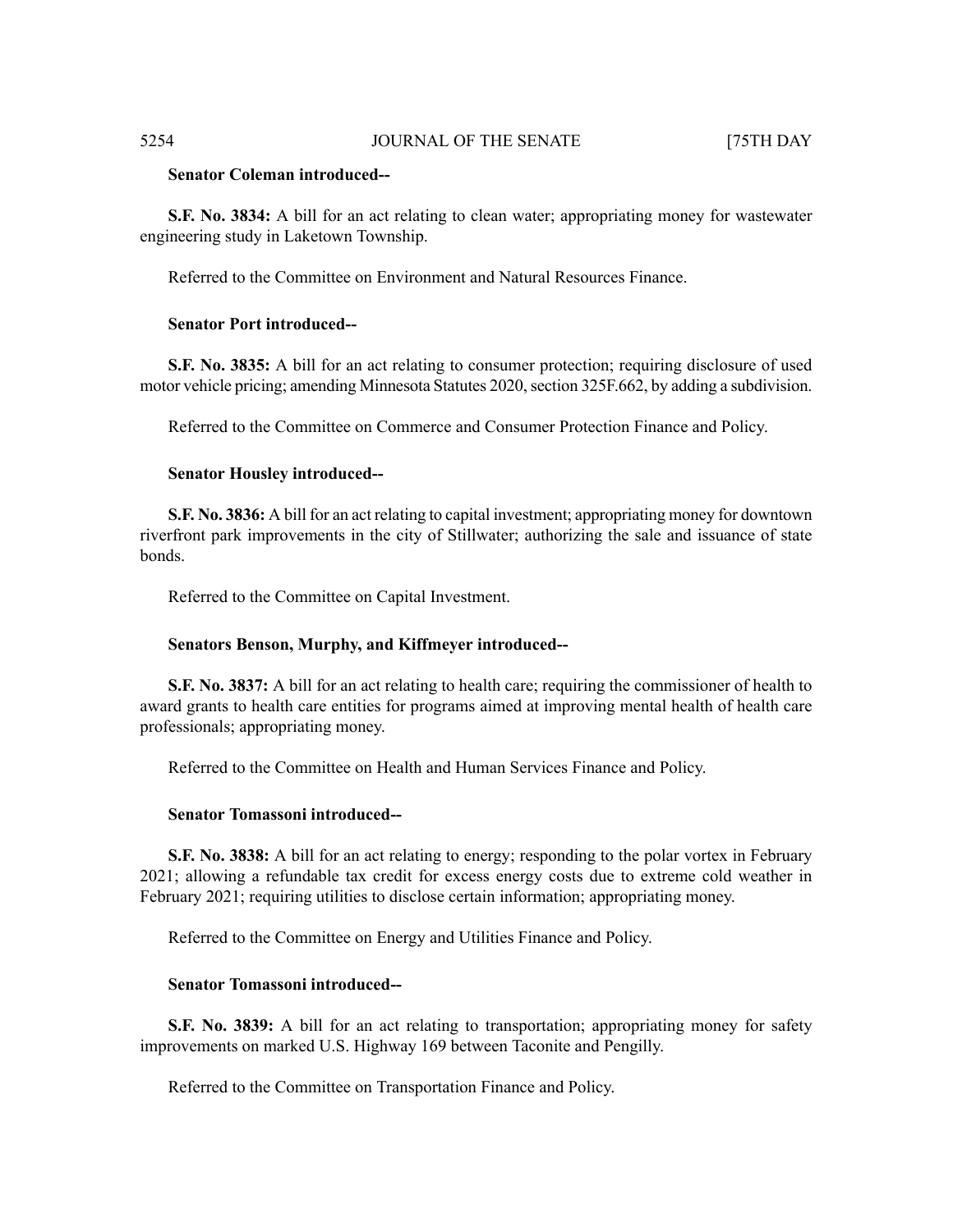# 75TH DAY] WEDNESDAY, MARCH 9, 2022 5255

### **Senators Duckworth, Chamberlain, Pratt, and Latz introduced--**

**S.F. No. 3840:** A bill for an act relating to public safety; limiting liability for felony murder committed by another person; extending the task force on aiding and abetting felony murder; providing for a report; amending Minnesota Statutes 2020, sections 609.05, subdivisions 1, 2; 609.185; 609.19, subdivision 2.

Referred to the Committee on Judiciary and Public Safety Finance and Policy.

# **Senators Hawj and Carlson introduced--**

**S.F. No. 3841:** A bill for an act relating to agriculture; appropriating money for African Growers and Producers Alliance.

Referred to the Committee on Agriculture and Rural Development Finance and Policy.

# **Senators Torres Ray, Kent, Carlson, Kunesh, and Hawj introduced--**

**S.F. No. 3842:** A bill for an act relating to housing; establishing a state rent assistance program for low-income, cost-burdened households; appropriating money; amending Minnesota Statutes 2020, section 462A.05, by adding a subdivision; proposing coding for new law in Minnesota Statutes, chapter 462A.

Referred to the Committee on Housing Finance and Policy.

# **Senators Chamberlain and Duckworth introduced--**

**S.F. No. 3843:** A bill for an act relating to education; requiring elementary education teacher candidates to receive instruction in the Language Essentials for Teachers of Reading and Spelling program; amending Minnesota Statutes 2020, section 122A.092, subdivision 5.

Referred to the Committee on Education Finance and Policy.

# **Senator Miller introduced--**

**S.F. No. 3844:** A bill for an act relating to transportation; appropriating money to regrade a segment of marked Trunk Highway 74 in Winona County.

Referred to the Committee on Transportation Finance and Policy.

# **Senator Utke introduced--**

**S.F. No. 3845:** A bill for an act relating to taxation; lodging; allowing Lake of the Woods County to impose a local lodging tax for certain purposes.

Referred to the Committee on Taxes.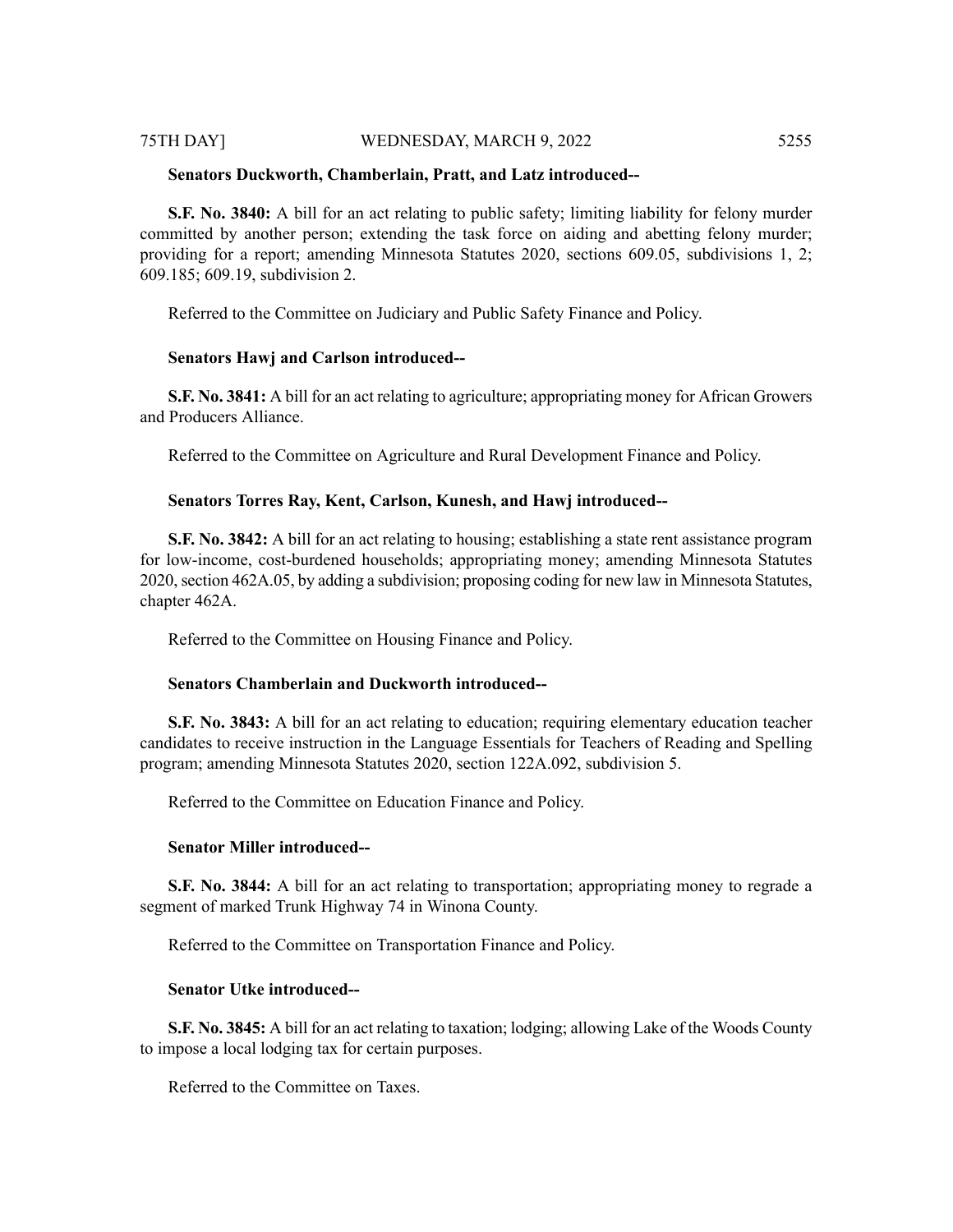### **Senator Kiffmeyer introduced--**

**S.F. No. 3846:** A bill for an act relating to state government; allowing contracts for services and supplies for the legislature and certain commissions and offices; modifying enabling statute for Legislative Salary Council and Mississippi River Parkway Commission; adding a provision to the Minnesota State Colleges and Universities board; repealing Candidate Advisory Council for Minnesota State Colleges and Universities Board of Trustees; amending Minnesota Statutes 2020, sections 3.303, subdivision 6; 15A.0825, subdivisions 2, 3; 136F.02, subdivision 1; 161.1419, subdivision 2; repealing Minnesota Statutes 2020, section 136F.03.

Referred to the Committee on State Government Finance and Policy and Elections.

### **Senator Westrom introduced--**

**S.F. No. 3847:** A bill for an act relating to transportation; appropriating money for road improvements in Elbow Lake.

Referred to the Committee on Transportation Finance and Policy.

### **Senators Clausen, Hawj, and Hoffman introduced--**

**S.F. No. 3848:** A bill for an act relating to capital investment; appropriating money for acquisition and renovation of a facility to provide assistance to South Asians in Brooklyn Center.

Referred to the Committee on Jobs and Economic Growth Finance and Policy.

### **Senator Senjem introduced--**

**S.F. No. 3849:** A bill for an act relating to taxation; individual income and corporate franchise taxes; modifying the credit for rehabilitation of historic structures; amending Minnesota Statutes 2020, section 290.0681, subdivisions 2, 3, 4; Minnesota Statutes 2021 Supplement, section 290.0681, subdivision 10.

Referred to the Committee on Taxes.

### **Senator Johnson introduced--**

**S.F. No. 3850:** A bill for an act relating to civil law; clarifying indemnity application when insurance coverage exists; amending Minnesota Statutes 2020, section 604.21.

Referred to the Committee on Civil Law and Data Practices Policy.

# **Senators Johnson and Goggin introduced--**

**S.F. No. 3851:** A bill for an act relating to taxation; sales and use; temporarily exempting certain sales of electricity; amending Minnesota Statutes 2020, sections 297A.67, subdivision 15, by adding a subdivision; 297A.68, subdivisions 2, 3, 10, 30.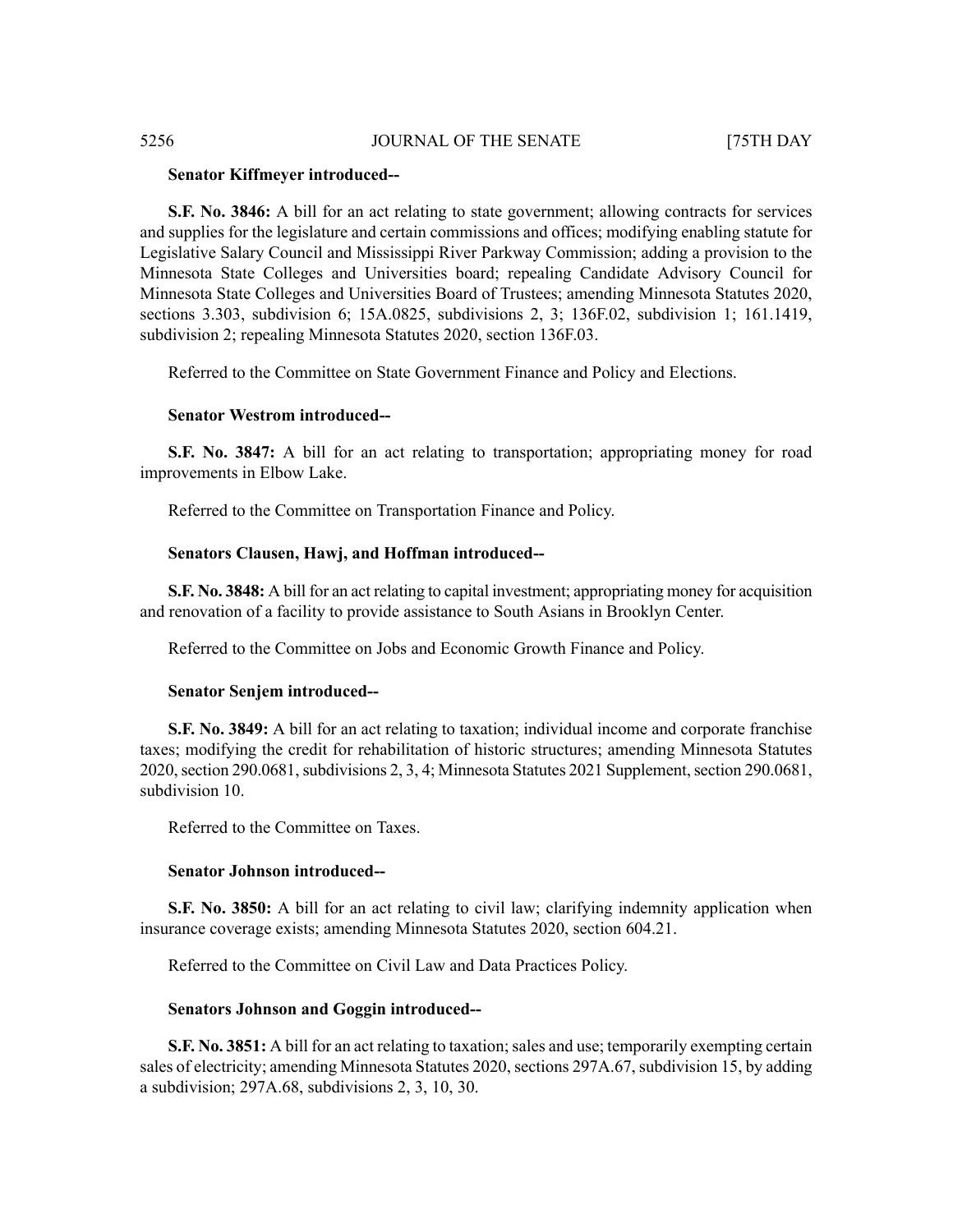Referred to the Committee on Taxes.

# **Senator Johnson introduced--**

**S.F. No. 3852:** A bill for an act relating to taxation; allowing certain single-member LLCs to claim income tax credits for income taxes paid to other states; modifying the exemption for certain sales of property used in a trade or business; amending Minnesota Statutes 2020, section 297A.68, subdivision 25; Minnesota Statutes 2021 Supplement, section 290.06, subdivision 22.

Referred to the Committee on Taxes.

# **Senator Johnson introduced--**

**S.F. No. 3853:** A bill for an act relating to courts; permitting certain emancipated minors to seek harassment restraining orders on their own behalf; amending Minnesota Statutes 2020, section 609.748, subdivision 2.

Referred to the Committee on Civil Law and Data Practices Policy.

# **Senator Johnson introduced--**

**S.F. No. 3854:** A bill for an act relating to animal health; appropriating money to compensate certain white-tailed deer farmers.

Referred to the Committee on Agriculture and Rural Development Finance and Policy.

# **Senators Anderson and Howe introduced--**

**S.F. No. 3855:** A bill for an act relating to transportation; appropriating money for road improvements in the city of Annandale.

Referred to the Committee on Transportation Finance and Policy.

# **Senator Koran introduced--**

**S.F. No. 3856:** A bill for an act relating to capital investment; appropriating money for renovation of the Chisago County household hazardous waste facility; authorizing the sale and issuance ofstate bonds.

Referred to the Committee on Capital Investment.

# **Senator Koran introduced--**

**S.F. No. 3857:** A bill for an act relating to public safety; modifying definition of small amount of marijuana; modifying possession of small amounts of marijuana law; prohibiting weight of fluids used in water pipes from being used to determine weight of marijuana mixtures; authorizing expungement of records in certain instances; ending driver's license revocations for persons who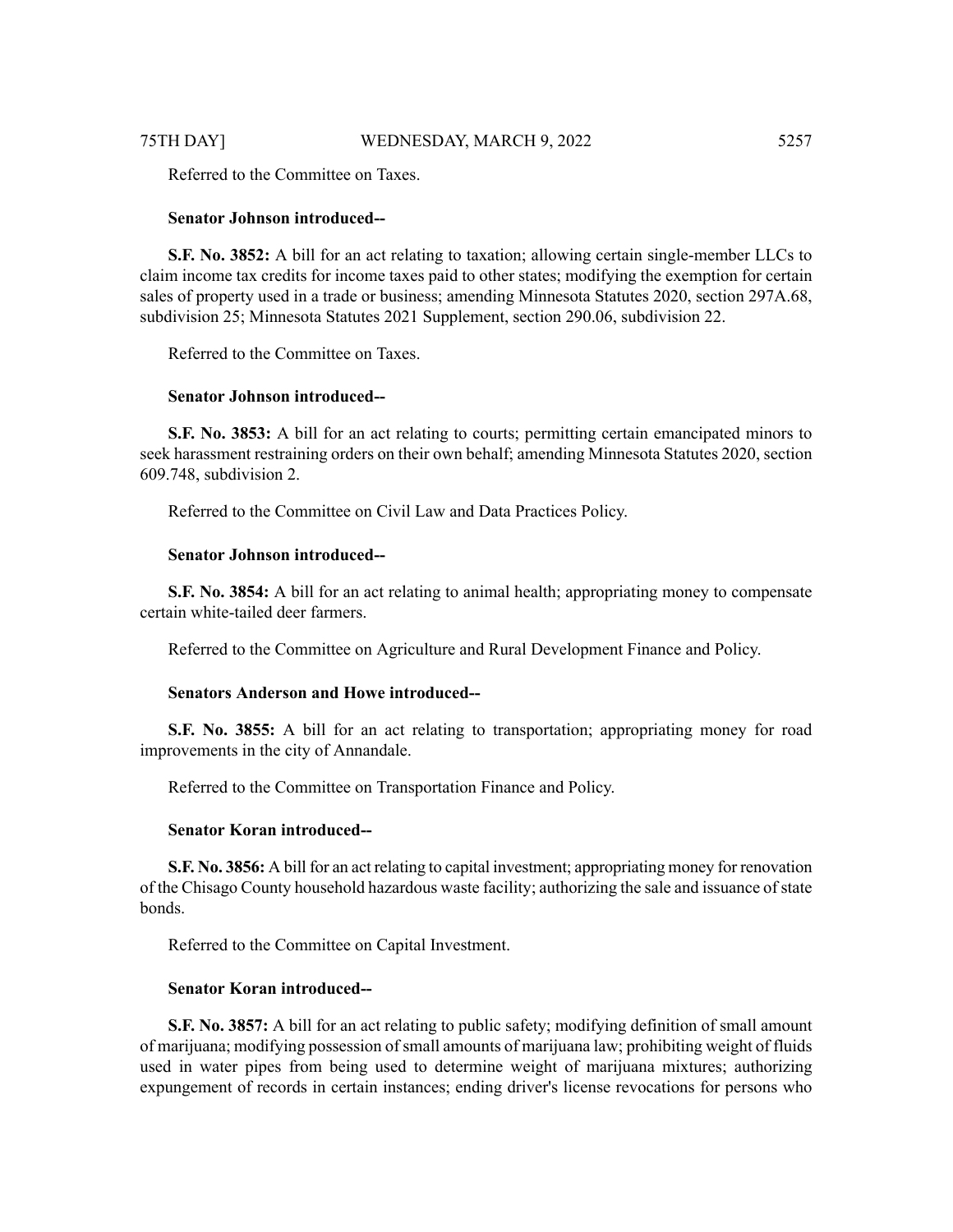commit low-level marijuana offenses; amending Minnesota Statutes 2020, sections 152.01, subdivisions 9a, 16, 18, by adding subdivisions; 152.021, subdivision 2; 152.022, subdivision 2; 152.023, subdivision 2; 152.025, subdivision 4; 152.027, subdivision 4; 152.0271; 152.096, subdivision 1; 152.18, subdivision 3; 260B.198, subdivision 1; 609.165, subdivisions 1a, 1b; 609A.02, by adding a subdivision; proposing coding for new law in Minnesota Statutes, chapters 152; 609A.

Referred to the Committee on Judiciary and Public Safety Finance and Policy.

# **Senator Johnson introduced--**

**S.F. No. 3858:** A bill for an act relating to education finance; adjusting sparsity revenue for Independent School District No. 2358, Tri-County; appropriating money.

Referred to the Committee on Education Finance and Policy.

# **Senator Chamberlain introduced--**

**S.F.** No. 3859: A bill for an act relating to transit; requiring municipal approval of guideway plans; allowing municipalitiesto revoke approval; prohibiting requesting federal funds until municipal approval is received; proposing coding for new law in Minnesota Statutes, chapter 473.

Referred to the Committee on Transportation Finance and Policy.

# **Senator Mathews introduced--**

**S.F. No. 3860:** A bill for an act relating to emergency management; requiring legislative approval to extend a declared emergency beyond five days; protecting citizen rights; requiring legislative enactment before certain executive orders and rules may have the force and effect of law; defining terms; repealing certain criminal penalties; amending Minnesota Statutes 2020, sections 12.03, subdivision 1e, by adding subdivisions; 12.21, subdivision 3; 12.31, subdivisions 2, 3; 12.32; 12.36; 12.61, subdivision 2; repealing Minnesota Statutes 2020, section 12.45.

Referred to the Committee on State Government Finance and Policy and Elections.

# **Senator Fateh introduced--**

**S.F. No. 3861:** A bill for an act relating to economic development; appropriating money for youth employment and training programs.

Referred to the Committee on Jobs and Economic Growth Finance and Policy.

# **Senator Klein introduced--**

**S.F. No. 3862:** A bill for an act relating to taxation; sales and use; reducing the general sales tax rate; amending Minnesota Statutes 2020, section 297A.62, subdivision 1.

Referred to the Committee on Taxes.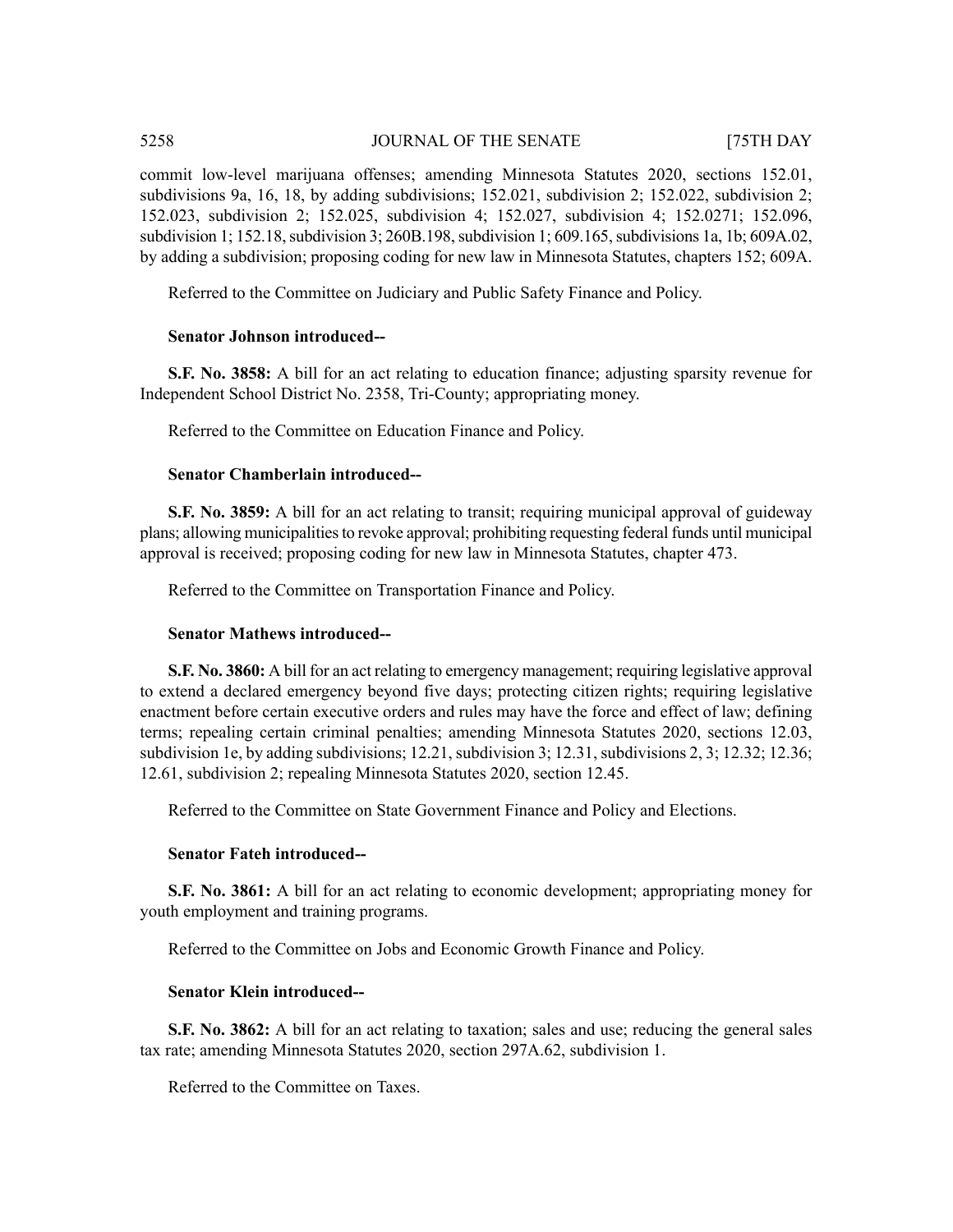### 75TH DAY] WEDNESDAY, MARCH 9, 2022 5259

# **Senators Kunesh and Port introduced--**

**S.F. No. 3863:** A bill for an act relating to education; modifying student bullying policy provisions; amending Minnesota Statutes 2020, section 121A.031, subdivision 4, by adding subdivisions.

Referred to the Committee on Education Finance and Policy.

# **Senator Kunesh introduced--**

**S.F. No. 3864:** A bill for an act relating to corrections; appropriating money for trauma assistance to Native American women victims.

Referred to the Committee on Judiciary and Public Safety Finance and Policy.

# **Senators Kunesh and Abeler introduced--**

**S.F. No. 3865:** A bill for an act relating to health care; changing the medical assistance encounter rate for dually certified organization under the Indian Health Care Improvement Act; establishing a grant program; appropriating money; amending Minnesota Statutes 2020, section 256B.0625, subdivision 34; Minnesota Statutes 2021 Supplement, section 256B.0625, subdivision 30.

Referred to the Committee on Health and Human Services Finance and Policy.

### **Senators Kunesh and Abeler introduced--**

**S.F. No. 3866:** A bill for an act relating to health care; changing the medical assistance encounter rate for dually certified organization under the Indian Health Care Improvement Act; amending Minnesota Statutes 2020, section 256B.0625, subdivision 34; Minnesota Statutes 2021 Supplement, section 256B.0625, subdivision 30.

Referred to the Committee on Health and Human Services Finance and Policy.

### **Senator Jasinski introduced--**

**S.F. No. 3867:** A bill for an act relating to motor vehicles; increasing maximum documentary fees charged by dealers on motor vehicle sales and leases; amending Minnesota Statutes 2020, section 168.27, subdivision 31.

Referred to the Committee on Transportation Finance and Policy.

# **Senator Lang introduced--**

**S.F. No. 3868:** A bill for an act relating to capital investment; appropriating money for a wellness center in the city of Litchfield; authorizing the sale and issuance of state bonds.

Referred to the Committee on Capital Investment.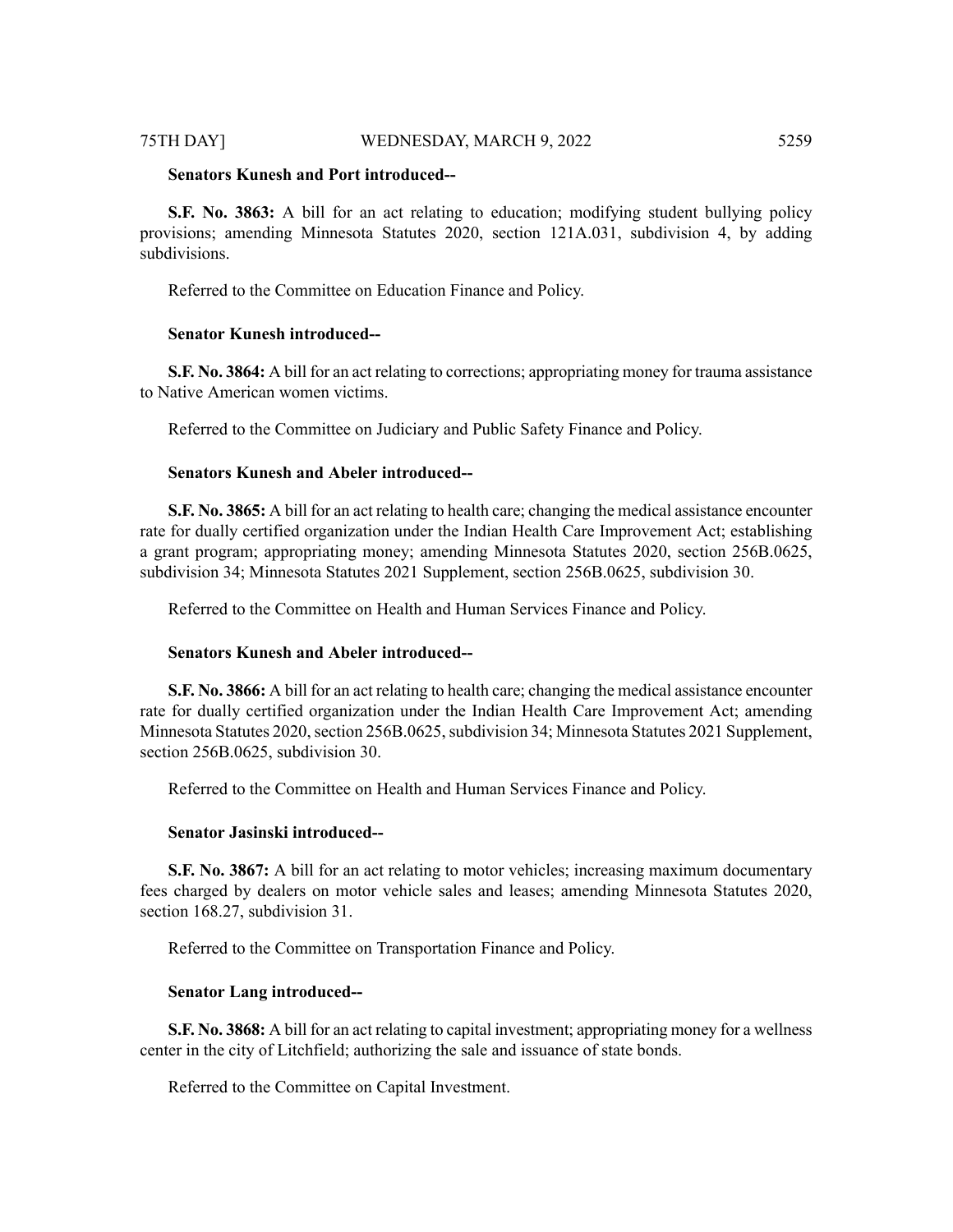# **Senator Lang introduced--**

**S.F. No. 3869:** A bill for an act relating to natural resources; modifying transfer requirements for certain recreational vehicles; amending Minnesota Statutes 2020, sections 84.788, subdivision 5; 84.84; 84.922, subdivision 4.

Referred to the Committee on Environment and Natural Resources Policy and Legacy Finance.

# **Senators Draheim, Chamberlain, Abeler, Housley, and Coleman introduced--**

**S.F. No. 3870:** A bill for an act relating to health care; requiring hospital pricing transparency; amending Minnesota Statutes 2020, section 62J.823.

Referred to the Committee on Health and Human Services Finance and Policy.

# **Senator Draheim introduced--**

**S.F. No. 3871:** A bill for an act relating to human services; establishing a birth record process for certain persons eligible for medical assistance; amending Minnesota Statutes 2020, sections 144.226, by adding a subdivision; 148F.11, by adding a subdivision; proposing coding for new law in Minnesota Statutes, chapter 144.

Referred to the Committee on Health and Human Services Finance and Policy.

# **Senator Draheim introduced--**

**S.F. No. 3872:** A bill for an act relating to retirement; Minnesota State Retirement System correctional state employees retirement plan; adding a new position to the list of positions that are covered correctional service for employees of the Department of Human Services; amending Minnesota Statutes 2020, section 352.91, subdivision 3f.

Referred to the Committee on State Government Finance and Policy and Elections.

### **Senator Westrom introduced--**

**S.F. No. 3873:** A bill for an act relating to commerce; modifying minimum biofuel standard; making technical changes; requiring reports; establishing exemptions; amending Minnesota Statutes 2020, section 239.791, subdivisions 1, 2b, 2c, 3, 7, 8, by adding subdivisions; repealing Minnesota Statutes 2020, section 239.791, subdivision 2a.

Referred to the Committee on Commerce and Consumer Protection Finance and Policy.

# **Senator Eichorn introduced--**

**S.F. No. 3874:** A bill for an act relating to liquor; authorizing the issuance of malt liquor and wine licenses to certain retailers currently licensed to sell 3.2 beer.

Referred to the Committee on Commerce and Consumer Protection Finance and Policy.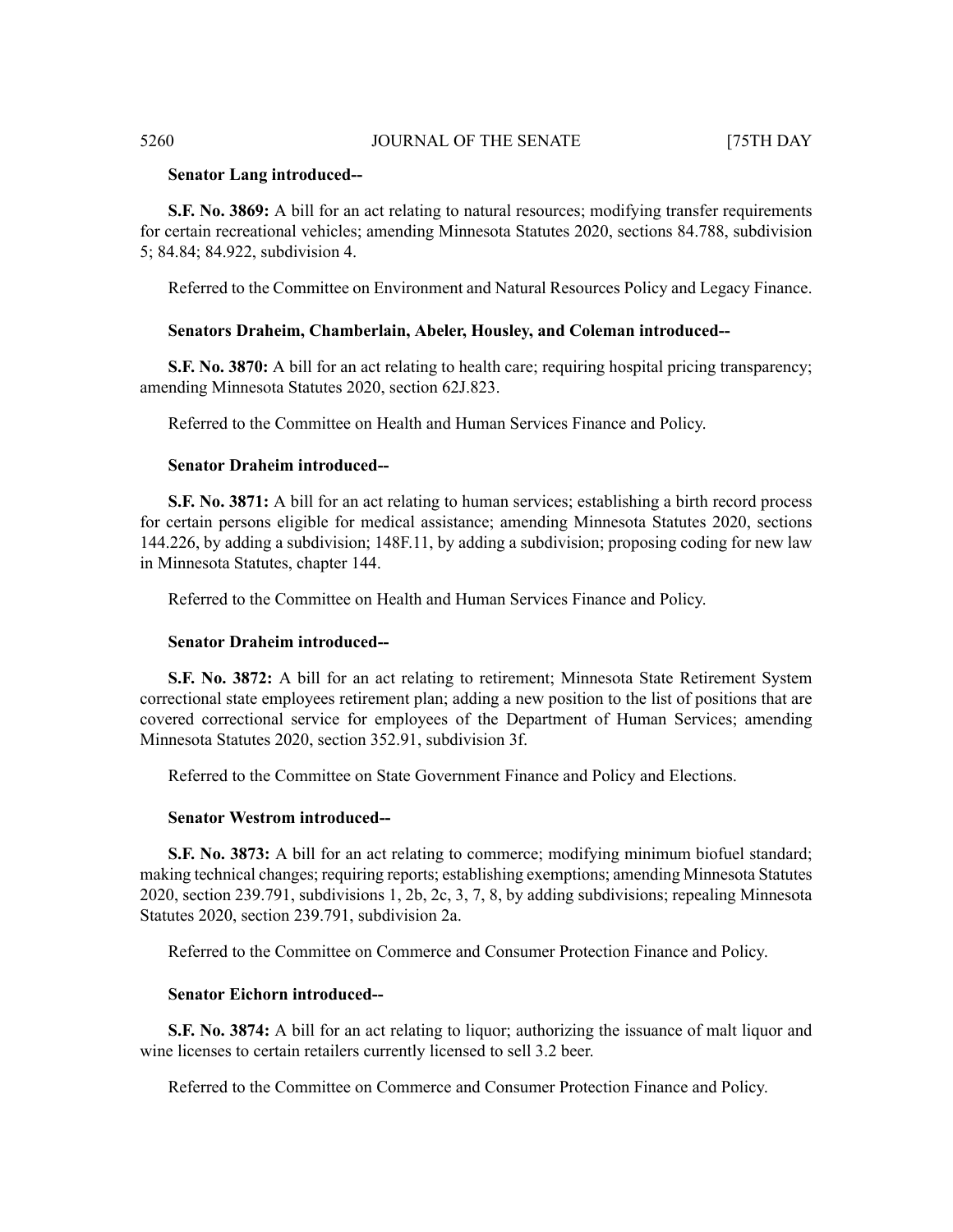**S.F. No. 3875:** A bill for an act relating to capital investment; appropriating money for veterans homes.

Referred to the Committee on Veterans and Military Affairs Finance and Policy.

### **Senator Lang introduced--**

**S.F.** No. 3876: A bill for an act relating to game and fish; modifying trapping provisions; amending Minnesota Statutes 2020, sections 97B.931; 97B.945; proposing coding for new law in Minnesota Statutes, chapter 97B; repealing Minnesota Rules, part 6234.2400, subpart 10.

Referred to the Committee on Environment and Natural Resources Policy and Legacy Finance.

### **Senator Lang introduced--**

**S.F. No. 3877:** A bill for an act relating to capital investment; appropriating money to fund the costs of the construction of certain homes funded by the community homeownership impact fund program.

Referred to the Committee on Housing Finance and Policy.

### **Senator Lang introduced--**

**S.F. No. 3878:** A bill for an act relating to capital investment; appropriating money for wastewater infrastructure improvements in the city of Watkins; authorizing the sale and issuance of state bonds.

Referred to the Committee on Capital Investment.

### **Senator Nelson introduced--**

**S.F. No. 3879:** A bill for an act relating to taxation; income and corporate franchise; establishing a new markets tax credit program; requiring a report; appropriating money; amending Minnesota Statutes 2020, section 297I.20, by adding a subdivision; proposing coding for new law in Minnesota Statutes, chapter 290; proposing coding for new law as Minnesota Statutes, chapter 116X.

Referred to the Committee on Taxes.

### **Senator Nelson introduced--**

**S.F. No. 3880:** A bill for an act relating to taxation; insurance; modifying taxation of premiums paid to nonadmitted captive insurance companies; amending Minnesota Statutes 2020, section 297I.01, subdivision 10e, by adding a subdivision.

Referred to the Committee on Taxes.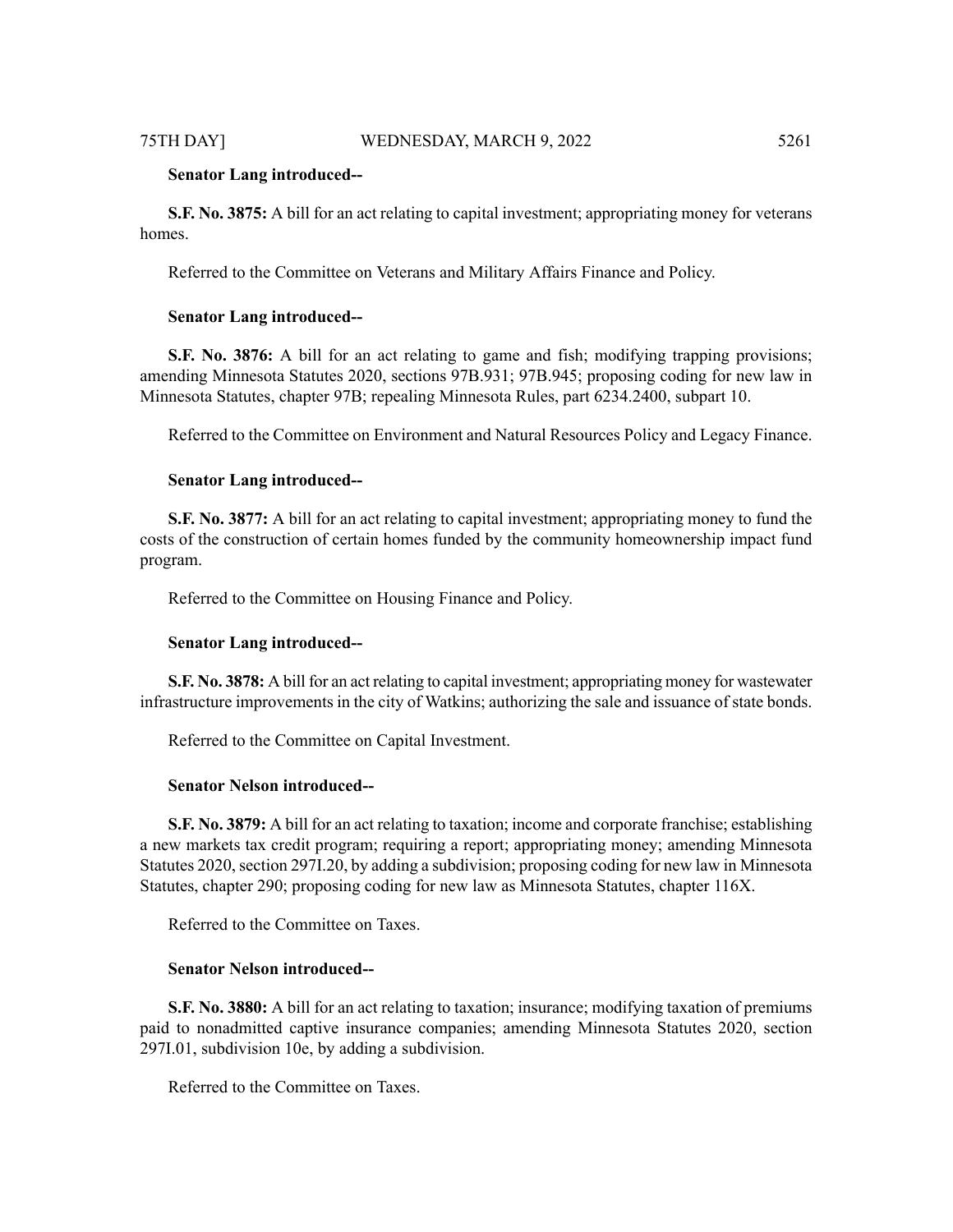# **Senator Rarick introduced--**

**S.F. No. 3881:** A bill for an act relating to labor and industry; appropriating money for the Department of Labor and Industry and Minnesota Management and Budget; making policy and technical changes; providing OSHA penalty compliance; modifying fair labor standards for agricultural and food processing workers; providing earned sick and safe time; modifying combative sports; adopting civil penalties; authorizing rulemaking; requiring reports; amending Minnesota Statutes 2020, sections 175.16, subdivision 1; 177.26; 177.27, subdivisions 2, 4, 7; 178.01; 178.011, subdivision 7; 178.03, subdivision 1; 178.11; 179.86, subdivisions 1, 3, by adding subdivisions; 181.14, subdivision 1; 181.635, subdivisions 1, 2, 3, 4, 6; 181.85, subdivisions 2, 4; 181.86, subdivision 1; 181.87, subdivisions 2, 3, 7; 181.88; 181.89, subdivision 2, by adding a subdivision; 181.942, subdivision 1; 181.9435, subdivision 1; 181.9436; 182.666, subdivisions 1, 2, 3, 4, 5, by adding a subdivision; 326B.103, subdivision 13; 326B.106, subdivision 1; 341.21, subdivision 7; 341.221; 341.25; 341.28; 341.30, subdivision 4; 341.32, subdivision 2; 341.321; 341.33; 341.355; Minnesota Statutes 2021 Supplement, section 326B.153, subdivision 1; proposing coding for new law in Minnesota Statutes, chapters 177; 181; 341; repealing Minnesota Statutes 2020, section 181.9413.

Referred to the Committee on Labor and Industry Policy.

### **Senator Weber introduced--**

**S.F. No. 3882:** A bill for an act relating to taxation; property; imposing levy limits for certain cities.

Referred to the Committee on Taxes.

### **Senator Dziedzic introduced--**

**S.F. No. 3883:** A bill for an act relating to housing; establishing a temporary emergency rental assistance program; appropriating money.

Referred to the Committee on Housing Finance and Policy.

### **Senators Nelson and Housley introduced--**

**S.F. No. 3884:** A bill for an act relating to human services; providing for community mental health programs workforce relief emergency grants; appropriating money.

Referred to the Committee on Human Services Reform Finance and Policy.

### **Senators Coleman, Pratt, Nelson, Dahms, and Chamberlain introduced--**

**S.F. No. 3885:** A bill for an act relating to commerce; authorizing certain insurers to offer paid family leave insurance benefits; creating a tax credit; proposing coding for new law in Minnesota Statutes, chapter 290; proposing coding for new law as Minnesota Statutes, chapter 63A.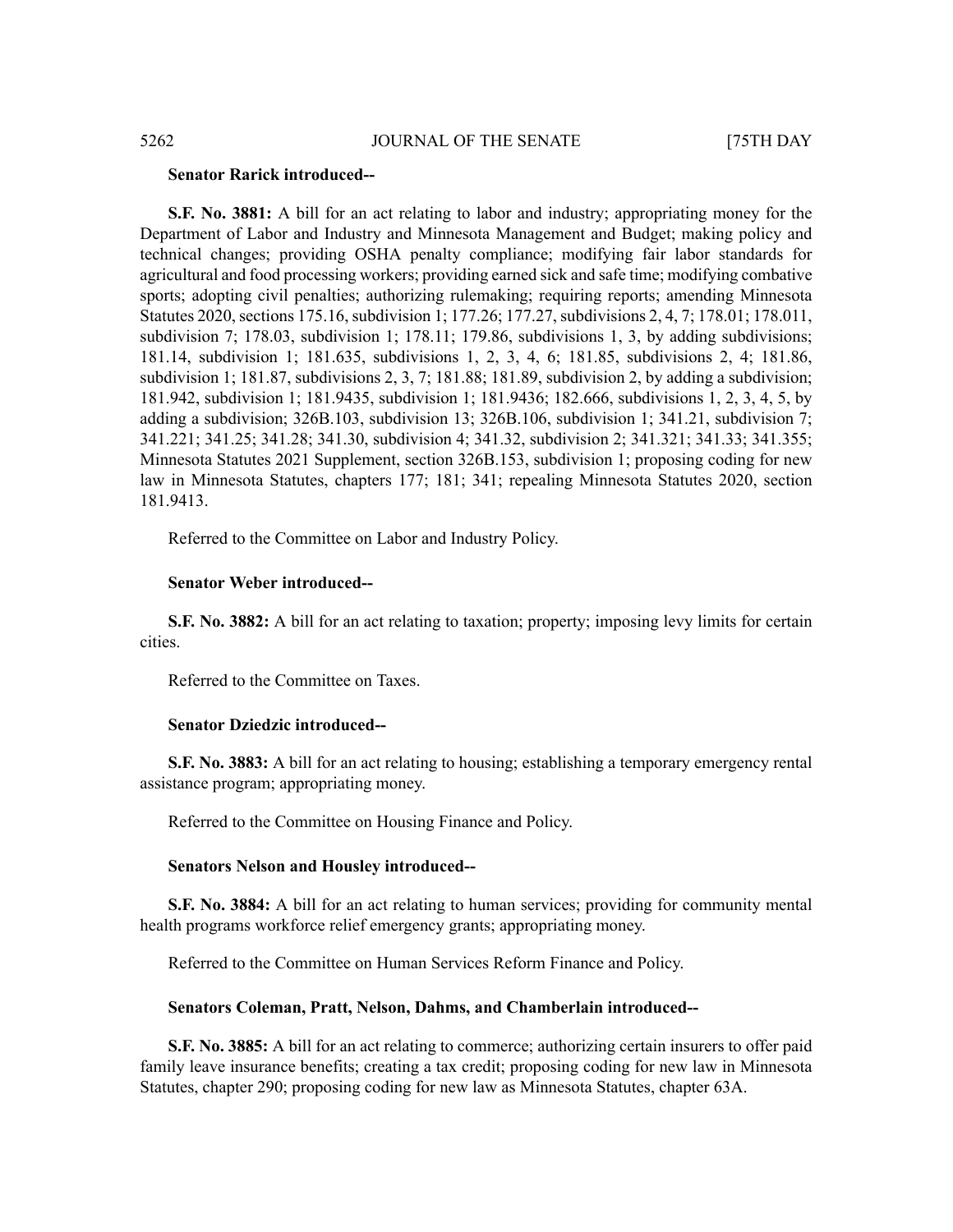Referred to the Committee on Commerce and Consumer Protection Finance and Policy.

# **MOTIONS AND RESOLUTIONS**

Senator Draheim moved that the name of Senator Putnam be added as a co-author to S.F. No. 131. The motion prevailed.

Senator Cwodzinski moved that the name of Senator Putnam be added as a co-author to S.F. No. 241. The motion prevailed.

Senator Dziedzic moved that the name of Senator Cwodzinski be added as a co-author to S.F. No. 332. The motion prevailed.

Senator Johnson Stewart moved that the name of Senator McEwen be added as a co-author to S.F. No. 2080. The motion prevailed.

Senator Abeler moved that the name of Senator Clausen be added as a co-author to S.F. No. 2142. The motion prevailed.

Senator Housley moved that the name of Senator Carlson be added as a co-author to S.F. No. 2267. The motion prevailed.

Senator Housley moved that the name of Senator Wiklund be added as a co-author to S.F. No. 2400. The motion prevailed.

Senator Kent moved that the name of Senator Abeler be added as a co-author to S.F. No. 2449. The motion prevailed.

Senator Dibble moved that the name of Senator Hoffman be added as a co-author to S.F. No. 2514. The motion prevailed.

Senator McEwen moved that the name of Senator Putnam be added as a co-author to S.F. No. 2533. The motion prevailed.

Senator Bakk moved that the name of Senator Rest be added as a co-author to S.F. No. 2558. The motion prevailed.

Senator Pappas moved that the name of Senator Isaacson be added as a co-author to S.F. No. 2619. The motion prevailed.

Senator Klein moved that the name of Senator Carlson be added as a co-author to S.F. No. 2722. The motion prevailed.

Senator Nelson moved that the name of Senator Pappas be added as a co-author to S.F. No. 2804. The motion prevailed.

Senator Fateh moved that the name of Senator Torres Ray be added as a co-author to S.F. No. 2897. The motion prevailed.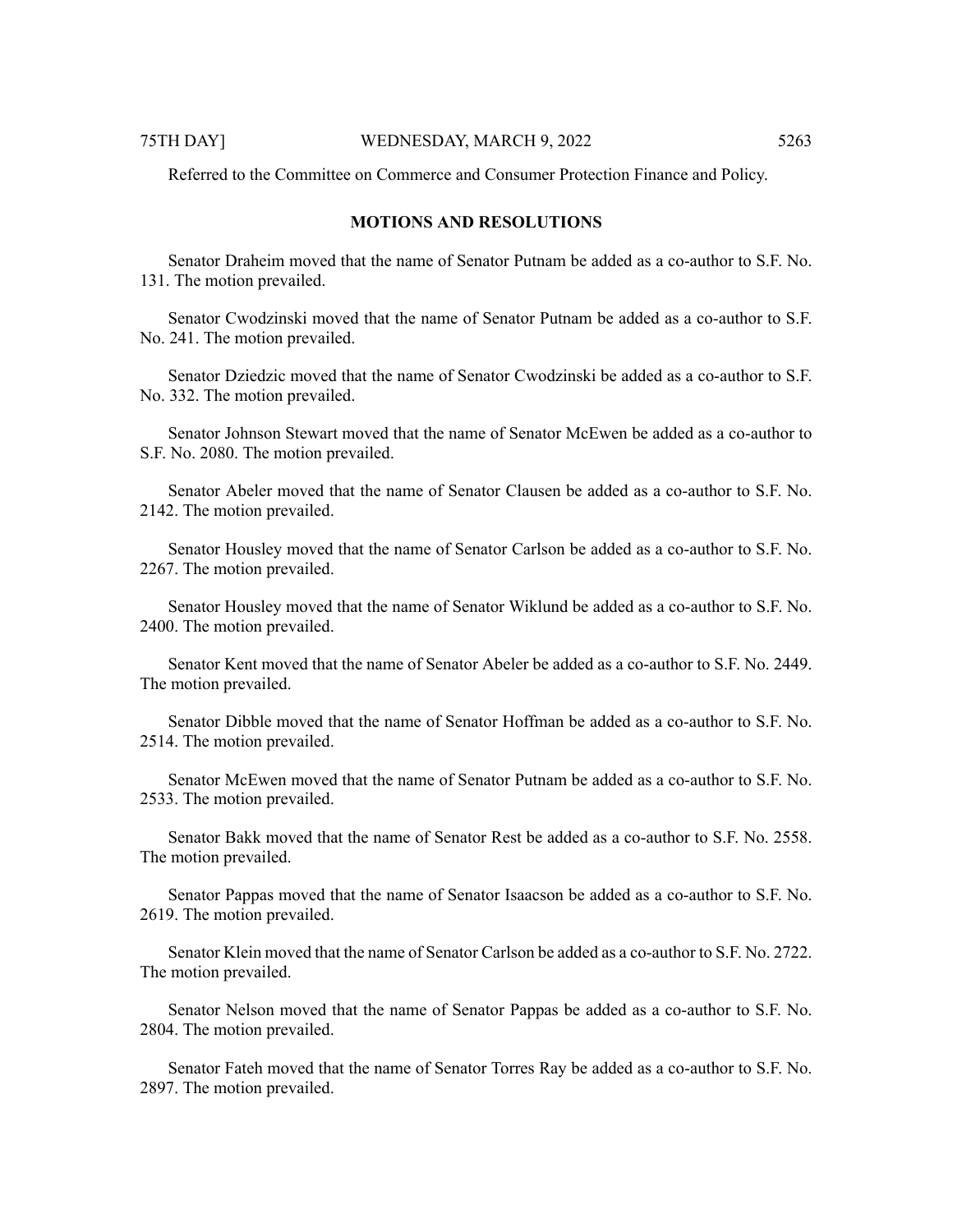Senator Housley moved that the name of Senator Clausen be added as a co-author to S.F. No. 2911. The motion prevailed.

Senator Housley moved that the name of Senator Wiklund be added as a co-author to S.F. No. 2912. The motion prevailed.

Senator López Franzen moved that the name of Senator Champion be added as a co-author to S.F. No. 2933. The motion prevailed.

Senator Lang moved that the name of Senator Dibble be added as a co-author to S.F. No. 2969. The motion prevailed.

Senator Koran moved that the name of Senator Carlson be added as a co-author to S.F. No. 3036. The motion prevailed.

Senator Newton moved that the name of Senator Rosen be added as a co-author to S.F. No. 3078. The motion prevailed.

Senator Bigham moved that the name of Senator Dziedzic be added as a co-author to S.F. No. 3090. The motion prevailed.

Senator Mathews moved that the name of Senator Eichorn be added as a co-author to S.F. No. 3104. The motion prevailed.

Senator Draheim moved that the name of Senator Wiklund be added as a co-author to S.F. No. 3256. The motion prevailed.

Senator Hawj moved that the name of Senator Klein be added as a co-author to S.F. No. 3359. The motion prevailed.

Senator Nelson moved that the name of Senator Wiklund be added as a co-author to S.F. No. 3363. The motion prevailed.

Senator Jasinski moved that the names of Senators Howe, Cwodzinski, Bigham, and Newman be added as co-authors to S.F. No. 3457. The motion prevailed.

Senator Rosen moved that her name be stricken as chief author, shown as a co-author, and the name of Senator Duckworth be shown as chief author to S.F. No. 3546. The motion prevailed.

Senator Rarick moved that the names of Senators Weber and Klein be added as co-authors to S.F. No. 3554. The motion prevailed.

Senator Clausen moved that the names of Senators Duckworth, Senjem, Carlson, and Klein be added as co-authors to S.F. No. 3562. The motion prevailed.

Senator Clausen moved that the names of Senators Abeler and Eaton be added as co-authors to S.F. No. 3566. The motion prevailed.

Senator Newman moved that the names of Senators Kent and Dibble be added as co-authors to S.F. No. 3582. The motion prevailed.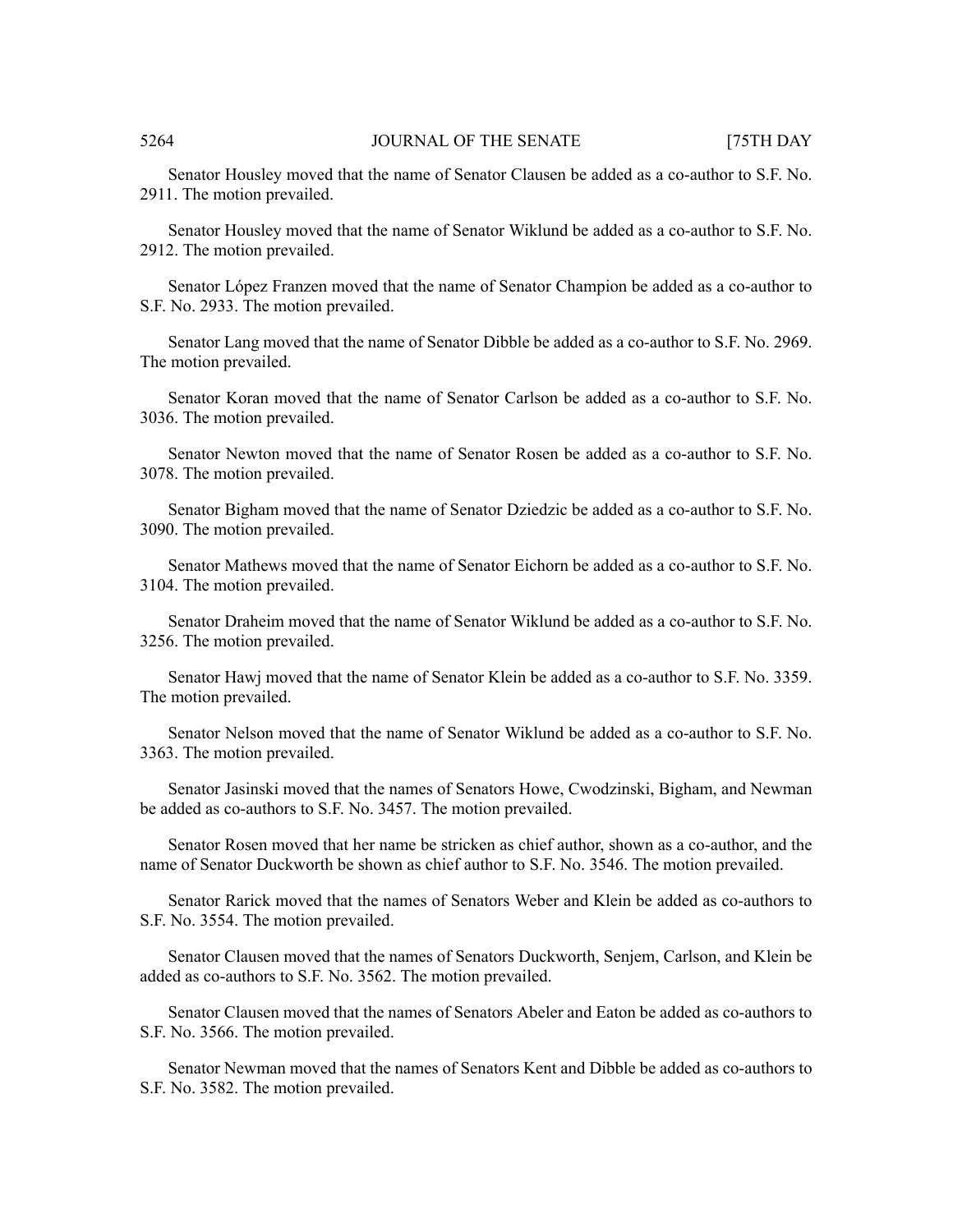Senator Coleman moved that the name of Senator Wiger be added as a co-author to S.F. No. 3586. The motion prevailed.

Senator Housley moved that the name of Senator Hawj be added as a co-author to S.F. No. 3610. The motion prevailed.

Senator Westrom moved that the name of Senator Jasinski be added as a co-author to S.F. No. 3617. The motion prevailed.

Senator Champion moved that the name of Senator Hawj be added as a co-author to S.F. No. 3639. The motion prevailed.

Senator Koran moved that the name of Senator Eichorn be added as a co-author to S.F. No. 3666. The motion prevailed.

Senator Housley moved that the names of Senators Koran and Pappas be added as co-authors to S.F. No. 3730. The motion prevailed.

Senator Ingebrigtsen moved that the names of Senators Eichorn and Ruud be added as co-authors to S.F. No. 3748. The motion prevailed.

Senator Ingebrigtsen moved that the names of Senators Eichorn and Ruud be added as co-authors to S.F. No. 3750. The motion prevailed.

Senator Ingebrigtsen moved that the names of Senators Eichorn and Ruud be added as co-authors to S.F. No. 3751. The motion prevailed.

Senator Housley moved that the name of Senator Bigham be added as a co-author to S.F. No. 3753. The motion prevailed.

Senator Champion moved that the name of Senator Dziedzic be added as a co-author to S.F. No. 3754. The motion prevailed.

Senator Ingebrigtsen moved that the name of Senator Ruud be added as a co-author to S.F. No. 3759. The motion prevailed.

Senator Ingebrigtsen moved that the name of Senator Ruud be added as a co-author to S.F. No. 3760. The motion prevailed.

Senator Ingebrigtsen moved that the names of Senators Eichorn and Ruud be added as co-authors to S.F. No. 3761. The motion prevailed.

Senator Wiklund moved that the names of Senators Pappas and Kunesh be added as co-authors to S.F. No. 3766. The motion prevailed.

Senator Bigham moved that the name of Senator Kunesh be added as a co-author to S.F. No. 3775. The motion prevailed.

Senator Champion moved that the name of Senator Dziedzic be added as a co-author to S.F. No. 3789. The motion prevailed.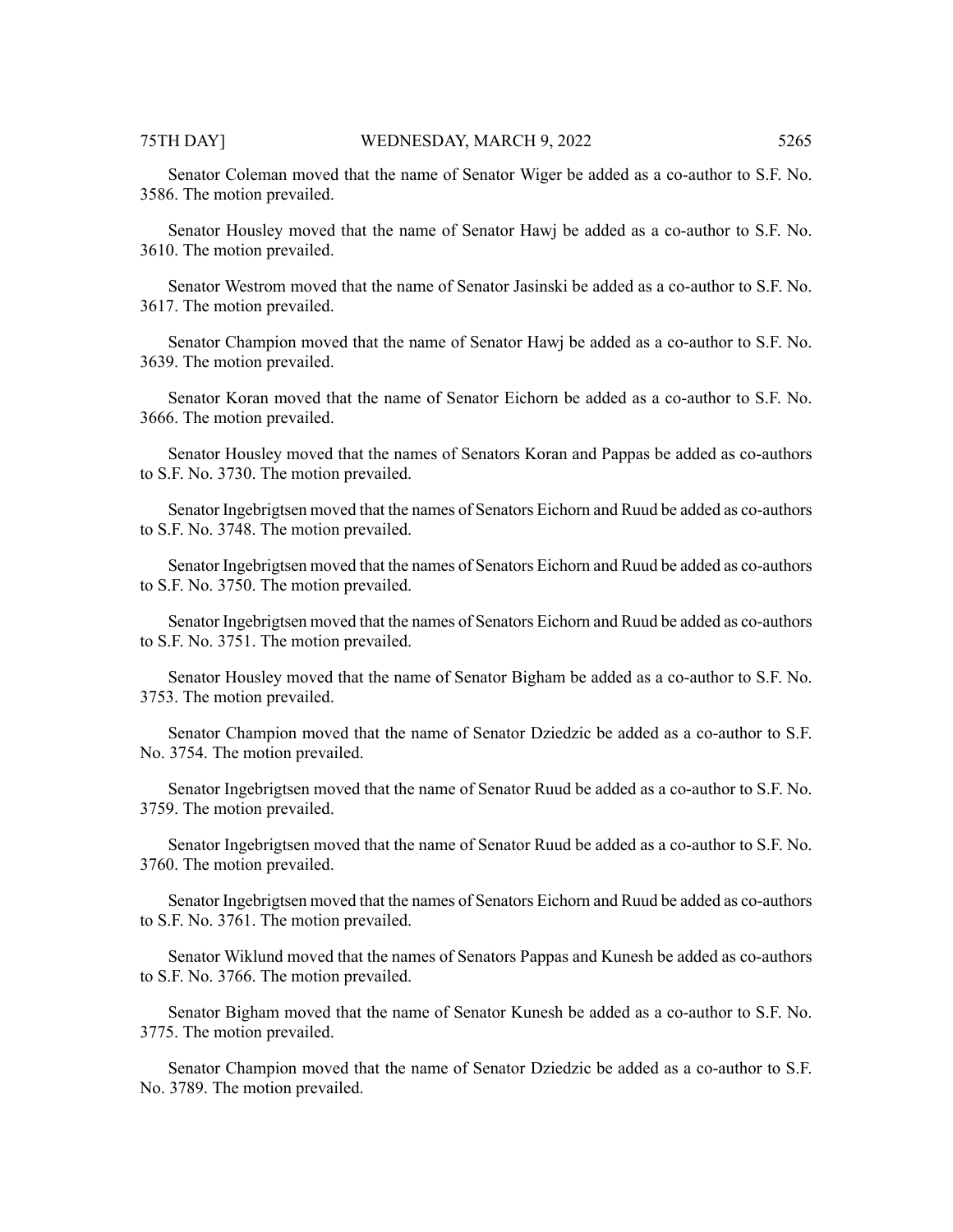Senator Senjem moved that the name of Senator Duckworth be added as a co-author to S.F. No. 3797. The motion prevailed.

Senator Abeler moved that the name of Senator Rarick be added as a co-author to S.F. No. 3804. The motion prevailed.

Senator López Franzen moved that the name of Senator Pappas be added as a co-author to S.F. No. 3807. The motion prevailed.

Senator Draheim moved that the name of Senator Rosen be added as a co-author to S.F. No. 3811. The motion prevailed.

Senator Eichorn moved that S.F. No. 3162 be withdrawn from the Committee on Education Finance and Policy and re-referred to the Committee on Environment and Natural Resources Finance. The motion prevailed.

### **Senator Hawj introduced --**

**Senate Resolution No. 106:** A Senate resolution honoring Pao Lee Vang for his contributions to his community and the state of Minnesota.

Referred to the Committee on Rules and Administration.

### **Senators Miller and López Franzen introduced --**

**Senate Concurrent Resolution No. 15:** A Senate concurrent resolution adopting deadlines for the 2022 regular session.

BE IT RESOLVED, by the Senate of the State of Minnesota, the House of Representatives concurring:

In accordance with Joint Rule 2.03, the deadlines in this resolution apply to the 2022 regular session.

(1) The first deadline, March 25, 2022, at 11:59 p.m., is for committees to act favorably on bills in the house of origin.

(2) The second deadline, April 1, 2022, at 6:00 p.m., is for committees to act favorably on bills, or companions of bills, that met the first deadline in the other house.

(3) The third deadline, April 8, 2022, at 11:59 p.m., is for committees to act favorably on major appropriation and finance bills.

Any bills acted on by a House Committee or acted on by a Senate Committee other than those exempted in Joint Rule 2.03 after the second deadline must be referred to the House Committee on Rules and Legislative Administration or the Senate Committee on Rules and Administration for disposition.

Either the House Committee on Rules and Legislative Administration or the Senate Committee on Rules and Administration, when reporting a bill referred to the committee in accordance with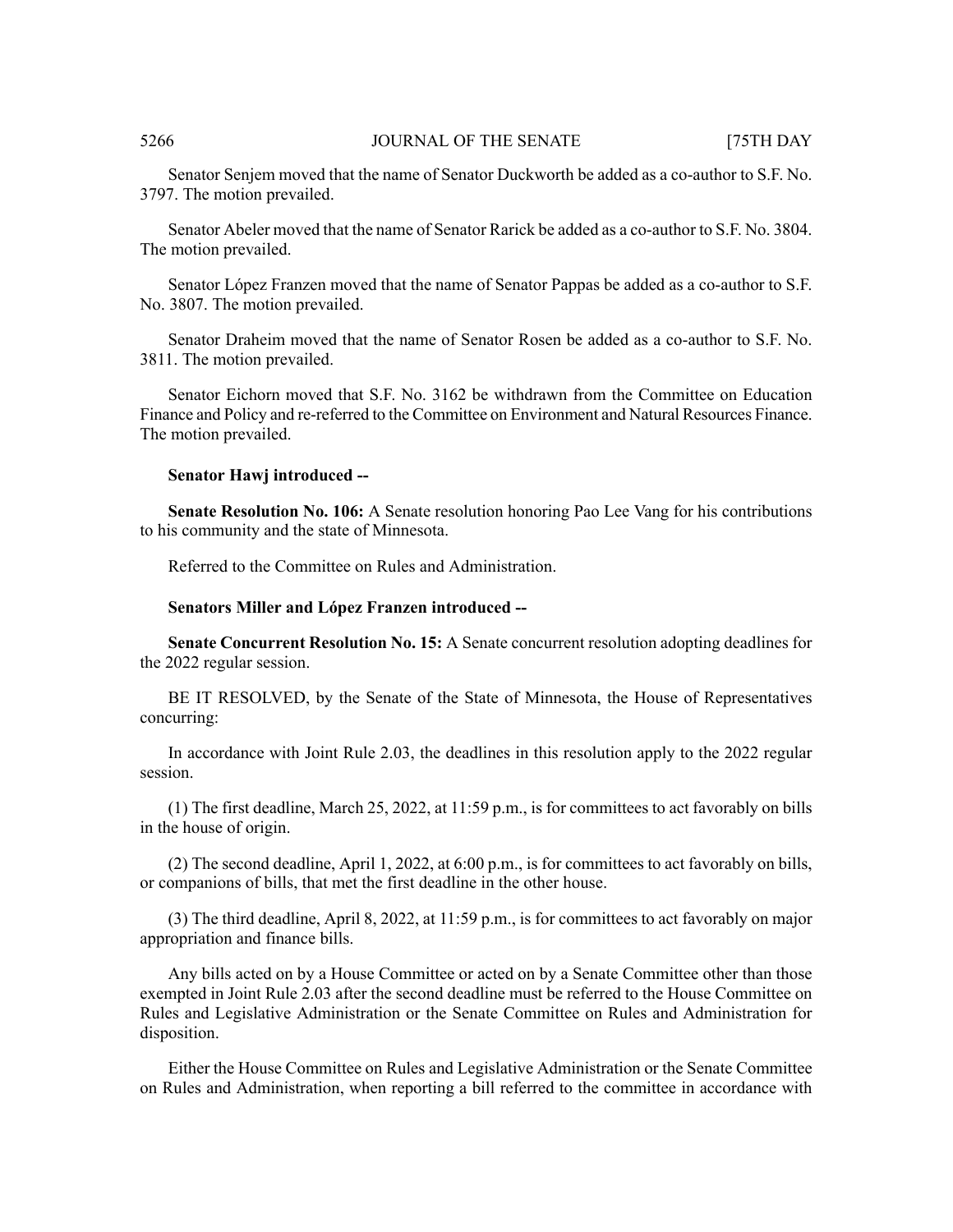# 75TH DAY] WEDNESDAY, MARCH 9, 2022 5267

Joint Rule 2.03 and thisresolution, may waive the application of the Rule and resolution to subsequent actions on that bill by other committees.

Senator Miller moved the adoption of the foregoing resolution. The motion prevailed. So the resolution was adopted.

# **ADJOURNMENT**

Senator Limmer moved that the Senate do now adjourn until 11:00 a.m., Thursday, March 10, 2022. The motion prevailed.

Cal R. Ludeman, Secretary of the Senate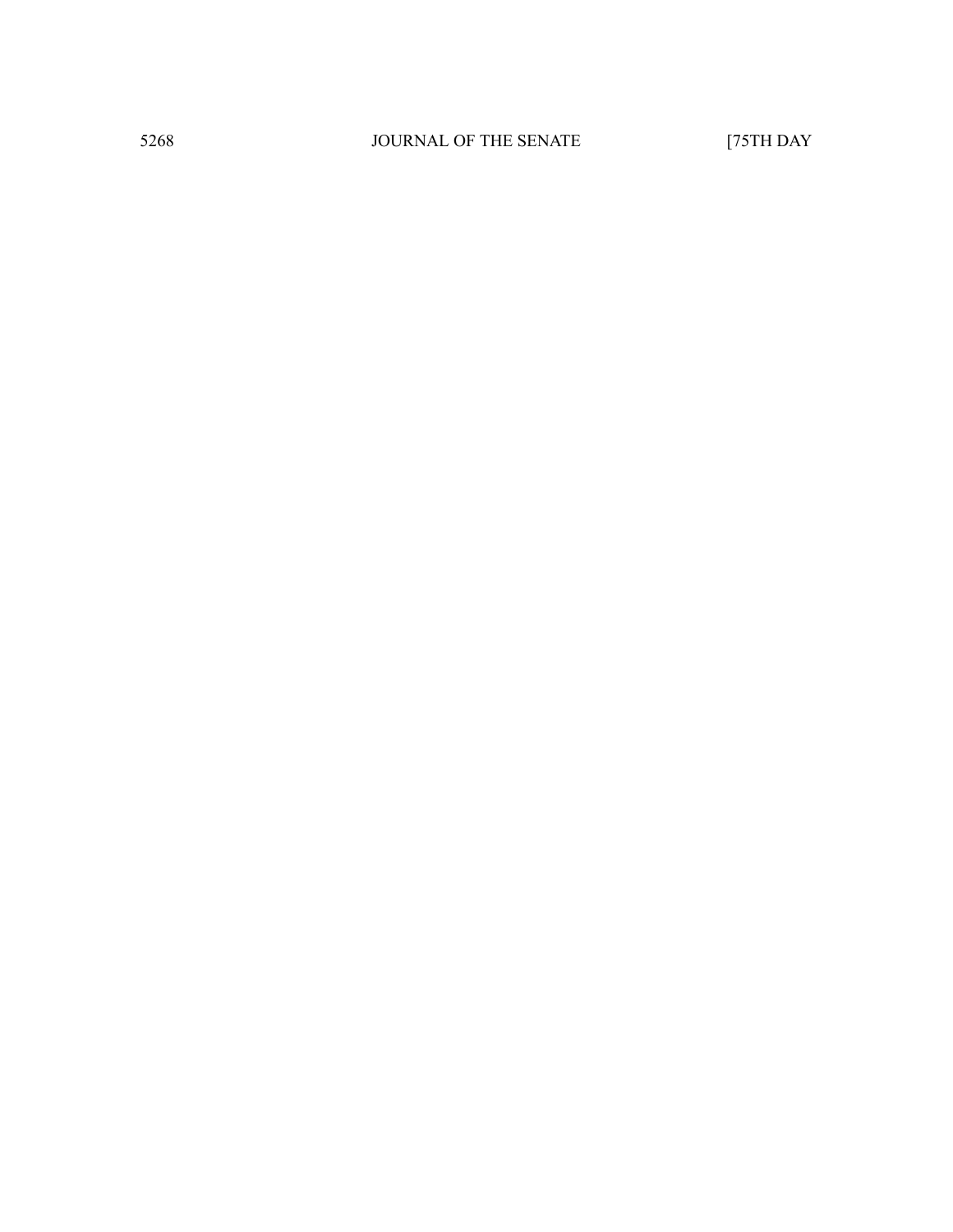# **INDEX TO DAILY JOURNAL**

# **Wednesday, March 9, 2022**

# **EXECUTIVE AND OFFICIAL COMMUNICATIONS**

Pages 5245 to 5246

# **CHAPTER LAWS**

|  | Session Laws                    |      |
|--|---------------------------------|------|
|  | S.F. Nos. H.F. Nos. Chapter No. | Page |
|  |                                 |      |
|  |                                 |      |
|  |                                 |      |

# **REPORTS OF COMMITTEES**

| S.F. Nos. | Page                      | H.F. Nos. | Page        |
|-----------|---------------------------|-----------|-------------|
|           | $2862$ 5248               |           | $3035$ 5249 |
|           | $3008$ 5246               |           |             |
|           | 3372. 5248                |           |             |
|           | 34575247                  |           |             |
|           | $3468$ 5247               |           |             |
|           | $3617 \ldots \ldots 5247$ |           |             |

| .F. Nos.    |  |  |  |  |  | Page |
|-------------|--|--|--|--|--|------|
| $3035$ 5249 |  |  |  |  |  |      |
| $3175$ 5249 |  |  |  |  |  |      |

# **SECOND READINGS**

| S.F. Nos. | Page        | H.F. Nos.   | Page |
|-----------|-------------|-------------|------|
|           | $2862$ 5250 | $3035$ 5250 |      |
|           | $3008$ 5250 | $3175$ 5250 |      |
|           | 34575250    |             |      |

### **INTRODUCTION AND FIRST READING OF SENATE BILLS**

S.F Nos. 3813 to 3885 . . . . . . . . . . . . . . . . . Pages 5250 to 5262

# **MOTIONS AND RESOLUTIONS**

| S.F. Nos. | Page   | H.F. Nos. |  |
|-----------|--------|-----------|--|
|           | . 5263 |           |  |
| 241       | ` 5263 |           |  |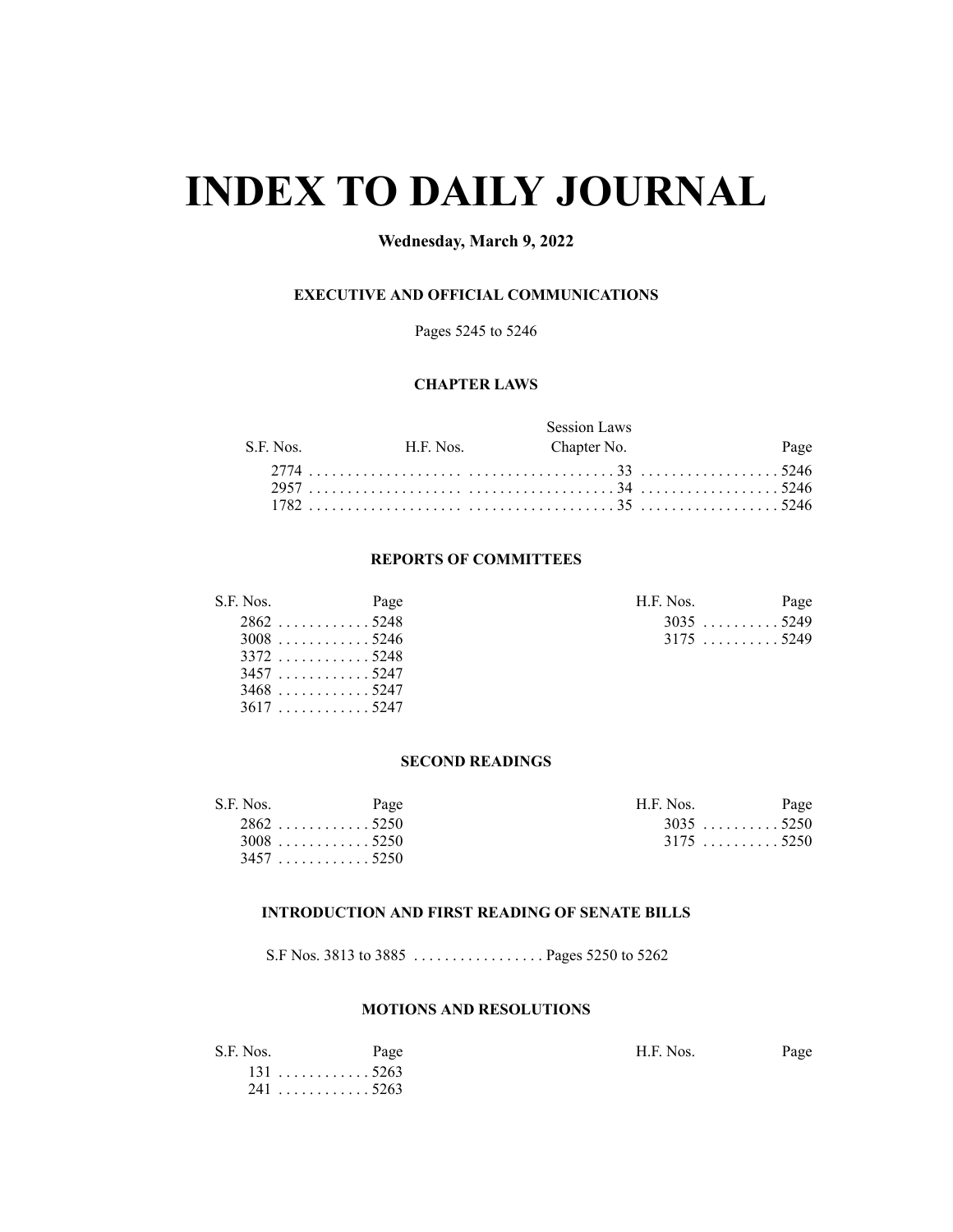| 332          | . |   |  |  |                      |                      | $\ddot{\phantom{0}}$ | 5263                               |
|--------------|---|---|--|--|----------------------|----------------------|----------------------|------------------------------------|
| 2080         | . |   |  |  |                      |                      |                      | .5263                              |
| 2142         | . |   |  |  |                      |                      |                      | 5263                               |
| 2267         |   |   |  |  |                      |                      |                      | $\cdots \cdots \cdots \cdots 5263$ |
| 2400         |   |   |  |  |                      |                      |                      | . 5263                             |
| 2449         | . |   |  |  |                      |                      |                      | .5263                              |
| 2514         | . |   |  |  |                      |                      |                      | .5263                              |
| 2533         | . |   |  |  |                      |                      |                      | .5263                              |
| 2558         | . |   |  |  |                      |                      |                      | 5263                               |
| 2619         | . |   |  |  |                      |                      |                      | 5263                               |
| 2722         | . |   |  |  |                      |                      |                      | 5263                               |
| 2804         | . |   |  |  |                      |                      |                      | .5263                              |
| 2897         |   |   |  |  |                      |                      |                      | . 5263                             |
| 2911         | . |   |  |  |                      |                      |                      | .5264                              |
| 2912         | . |   |  |  |                      |                      |                      | .5264                              |
| 2933         |   |   |  |  |                      |                      |                      | . 5264                             |
| 2969         |   |   |  |  |                      |                      |                      | . 5264                             |
| 3036         | . |   |  |  |                      |                      |                      | .5264                              |
| 3078         |   |   |  |  |                      |                      |                      | . 5264                             |
| 3090         | . |   |  |  |                      |                      |                      | .5264                              |
| 3104         | . |   |  |  |                      |                      | $\ddot{\phantom{0}}$ | 5264                               |
| 3162         | . |   |  |  |                      |                      |                      | 5266                               |
| 3256         | . |   |  |  |                      |                      |                      | 5264                               |
| 3359         | . |   |  |  |                      |                      |                      | .5264                              |
| 3363         |   |   |  |  |                      |                      |                      | . 5264                             |
| 3457         | . |   |  |  |                      |                      |                      | .5264                              |
| 3546         | . |   |  |  |                      |                      |                      | .5264                              |
| 3554         |   |   |  |  |                      |                      |                      | . 5264                             |
| 3562         |   |   |  |  |                      |                      |                      | . 5264                             |
| 3566         | . |   |  |  |                      |                      |                      | .5264                              |
| 3582         | . |   |  |  |                      |                      |                      | .5264                              |
| 3586         | . |   |  |  |                      |                      |                      | .5265                              |
| 3610         | . |   |  |  |                      |                      |                      | 5265                               |
| 3617         | . |   |  |  |                      |                      |                      | 5265                               |
| 3639         |   |   |  |  |                      |                      |                      | 5265                               |
| 3666         | . |   |  |  |                      |                      |                      | . 5265                             |
|              |   |   |  |  |                      |                      |                      | . 5265                             |
| 3730         |   |   |  |  |                      |                      |                      |                                    |
| 3748<br>3750 | . |   |  |  |                      |                      |                      | .5265<br>5265                      |
|              | . |   |  |  |                      |                      |                      | . 5265                             |
| 3751         |   |   |  |  |                      |                      |                      |                                    |
| 3753         | . |   |  |  |                      |                      |                      | 5265                               |
| 3754         | . |   |  |  |                      |                      |                      | . .5265                            |
| 3759         |   | . |  |  |                      | $\ddot{\phantom{a}}$ |                      | .5265                              |
| 3760         |   |   |  |  |                      |                      |                      | .5265                              |
| 3761         |   |   |  |  |                      |                      |                      | 5265                               |
| 3766         |   |   |  |  |                      |                      | $\ddot{\phantom{0}}$ | 5265                               |
| 3775         |   |   |  |  |                      |                      | $\ddot{\phantom{0}}$ | 5265                               |
| 3789         |   |   |  |  |                      |                      |                      | .5265                              |
| 3797         |   |   |  |  |                      |                      |                      | . 5266                             |
| 3804         |   |   |  |  | $\cdots$             |                      |                      | .5266                              |
| 3807         |   |   |  |  | $\ddot{\phantom{a}}$ | $\ddot{\phantom{0}}$ |                      | .5266                              |
| 3811         |   |   |  |  | $\ddot{\phantom{a}}$ | $\ddot{\phantom{a}}$ |                      | .5266                              |
| Sen. Con.    |   |   |  |  |                      |                      |                      |                                    |
| No. 15       |   |   |  |  |                      |                      |                      | . 5266                             |